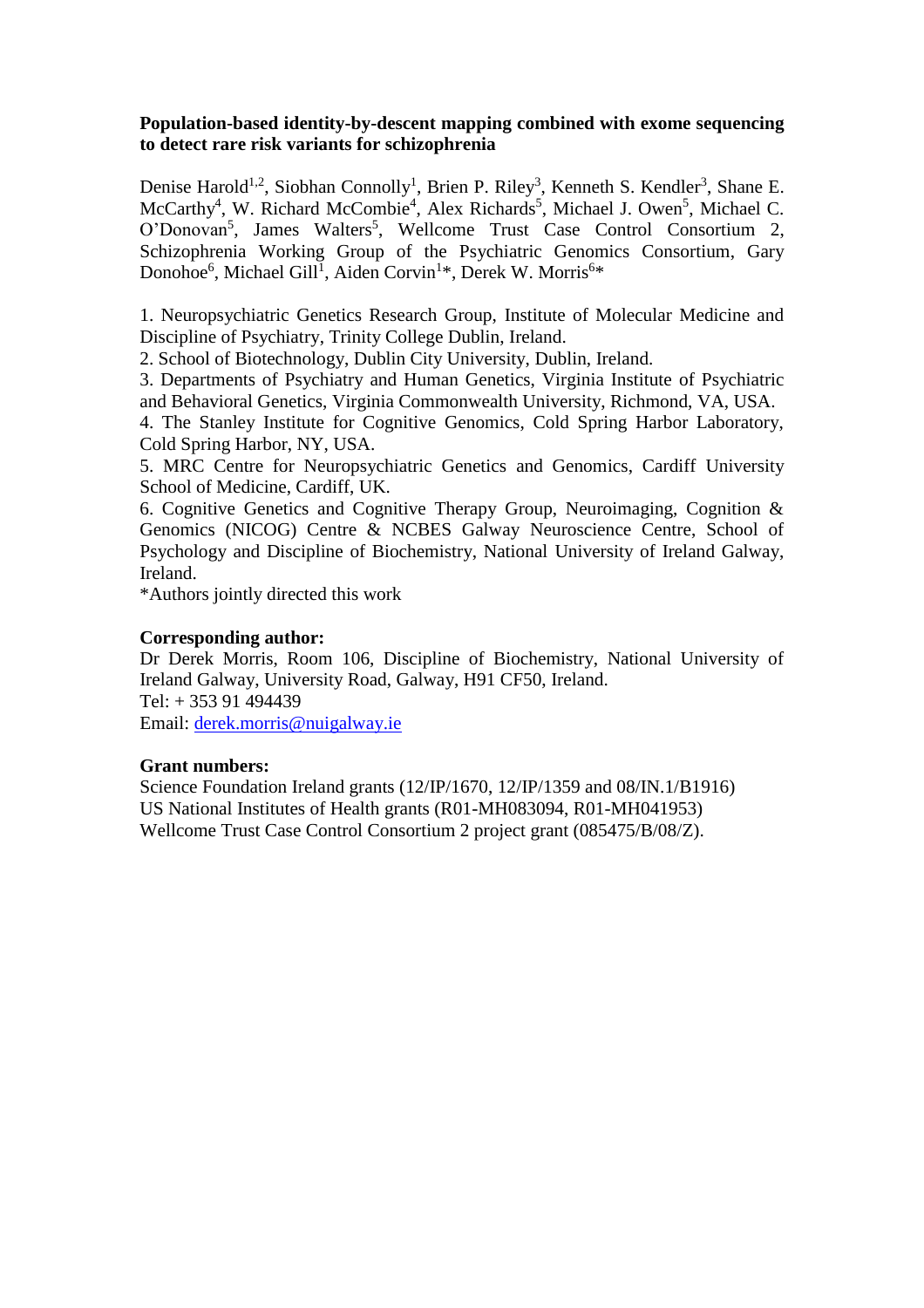### **Abstract**

Genome-wide association studies (GWAS) are highly effective at identifying common risk variants for schizophrenia. Rare risk variants are also important contributors to schizophrenia aetiology but, with the exception of large copy number variants (CNVs), are difficult to detect with GWAS. Exome and genome sequencing, which have accelerated the study of rare variants, are expensive so alternative methods are needed to aid detection of rare variants. Here we re-analyse an Irish schizophrenia GWAS dataset (n=3,473) by performing identity-by-descent (IBD) mapping followed by exome sequencing of individuals identified as sharing risk haplotypes to search for rare risk variants in coding regions. We identified 45 rare haplotypes (>1cM) that were significantly more common in cases than controls. By exome sequencing 105 haplotype carriers, we investigated these haplotypes for functional coding variants that could be tested for association in independent GWAS samples. We identified one rare missense variant in *PCNT* but did not find statistical support for an association with schizophrenia in a replication analysis. However, IBD mapping can prioritize both individual samples and genomic regions for follow-up analysis but genome rather than exome sequencing may be more effective at detecting risk variants on rare haplotypes.

Keywords: IBD mapping, GWAS, rare variants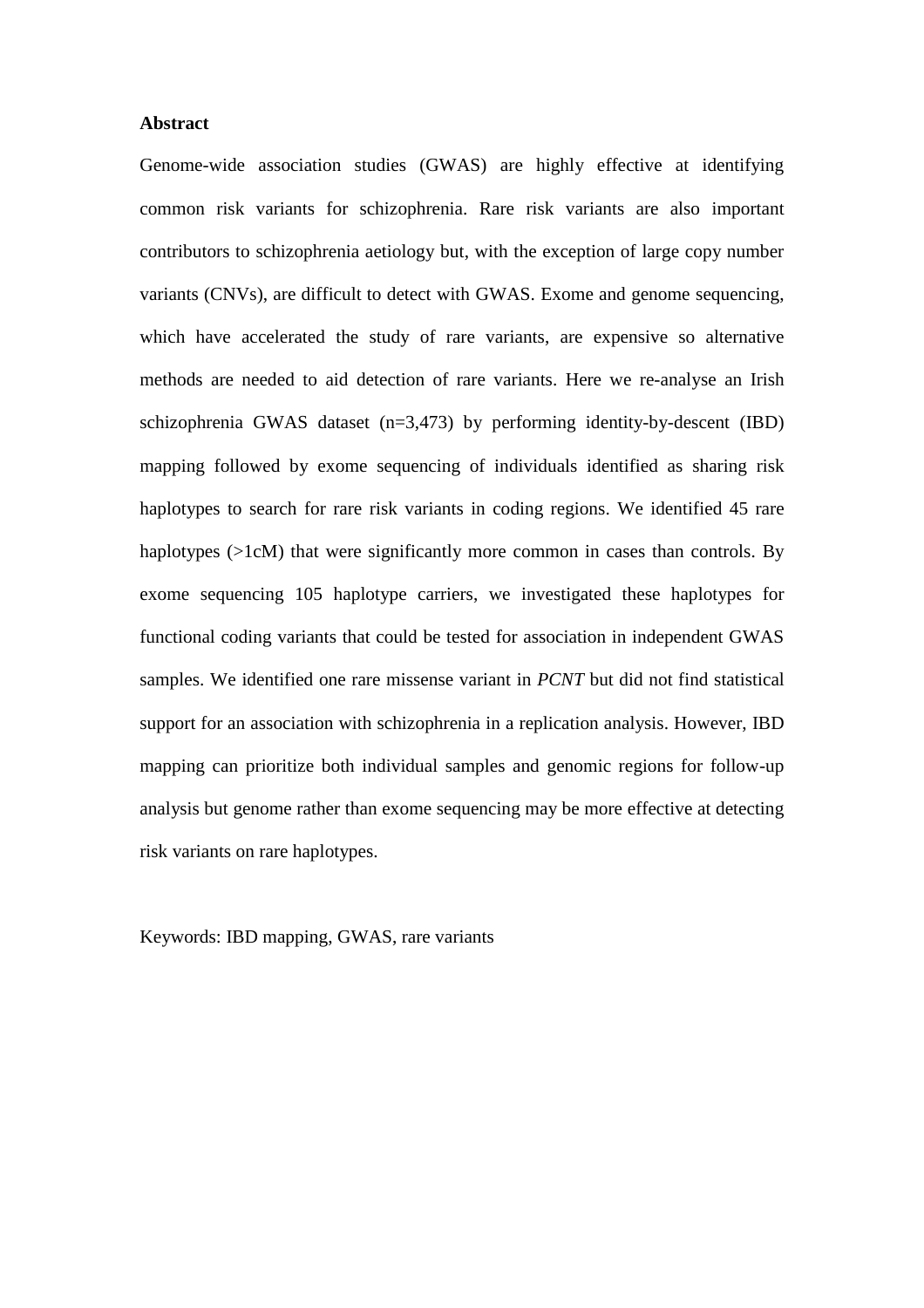#### **Introduction**

Schizophrenia [MIM 181500] is a heritable mental disorder with a lifetime risk of ~1%. The emerging genetic architecture points to a spectrum of risk variation from common variants, likely to have subtle effects on gene expression, to functionally deleterious variants. Analysis of common risk variants has identified 108 independent schizophrenia associated risk loci (median odds ratio (OR) = 1.08) (Schizophrenia Working Group of the Psychiatric Genomics Consortium, 2014), which collectively explain a small fraction of genetic risk (Loh et al., 2015). Analysis of rare copy number variants (CNVs) has identified a global enrichment of CNV burden in schizophrenia patients and eight individual risk loci reaching genome-wide significance  $(4 < OR < 68)$  (Marshall et al., 2017). The risk CNVs are rare, even in schizophrenia cases, and were identified by large case-control studies or metaanalyses of array-based data (reviewed in Marshall et al., 2017). Such rare variants, having greater penetrance and a potentially clearer relationship to disease risk, may be most informative for functional follow-up studies (Karayiorgou, Flint, Gogos, Malenka, & Genetic and Neural Complexity in Psychiatry Working, 2012).

Next-generation sequencing (NGS) has allowed the search for rare risk variants to extend to the exome and genome using both case-control and family-based designs. To date, genome sequencing has been limited to exploratory studies of multiplex families (Homann et al., 2016). A number of reasonably large case-control exome sequencing studies have now been reported and have identified gene-disruptive and putatively protein-damaging ultra-rare variants to be more abundant in cases than controls (Genovese et al., 2016). Initially, some small gene sets were thought highly enriched for rare disruptive variants (S. M. Purcell et al., 2014) but subsequent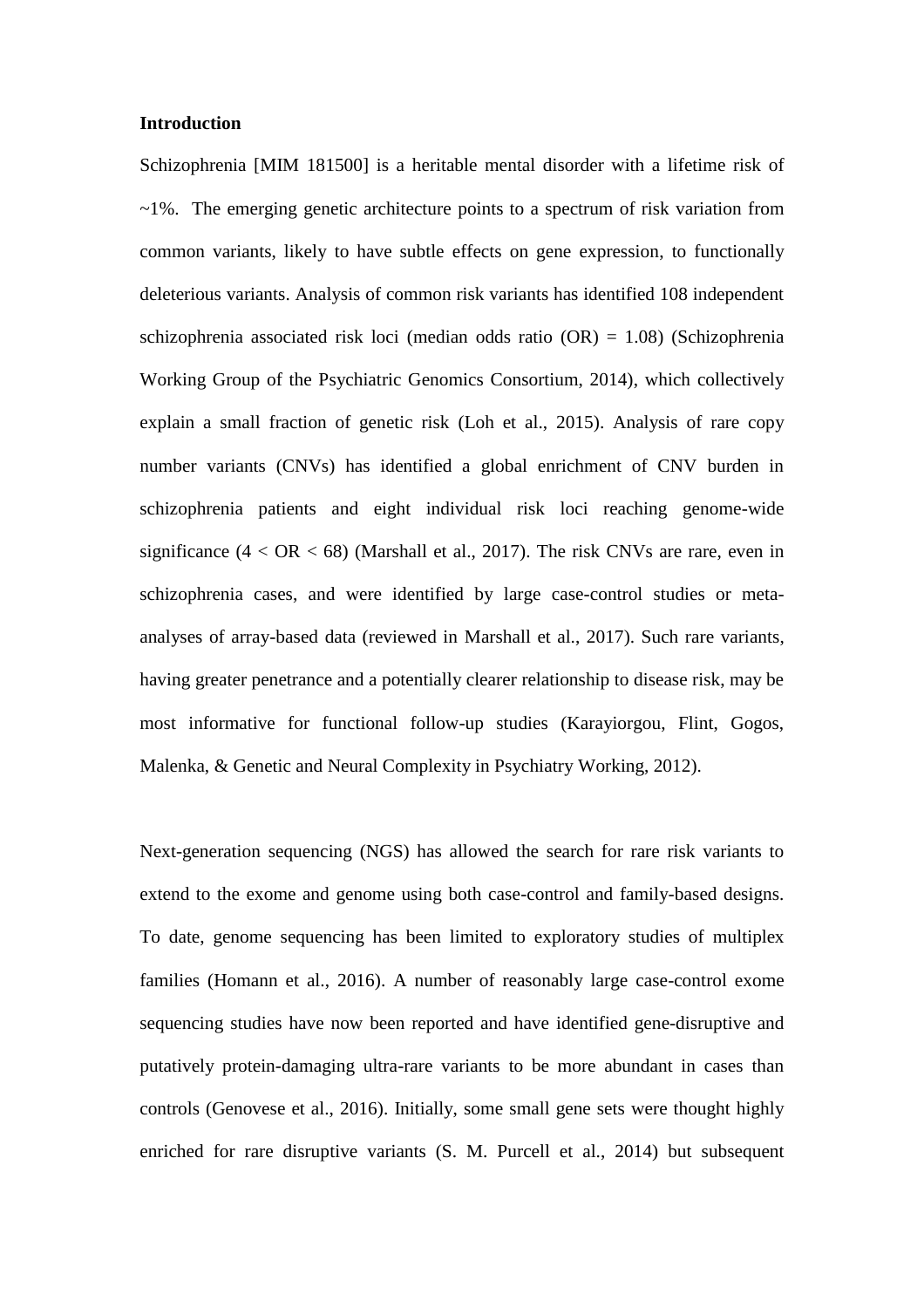analyses suggest the enrichment is within a broader set of potentially synaptic genes. Results from the largest study to date, an analysis of 4,877 cases and 6,203 controls did not succeed in implicating any individual gene or risk variant after correction for multiple testing (Genovese et al., 2016).

The association of schizophrenia with decreased fecundity has prompted the study of trios samples to detect *de novo* variants. Data from CNV studies support *de novo* variation as a contributing factor to the genetic aetiology of schizophrenia (Rees, Moskvina, Owen, O'Donovan, & Kirov, 2011). This has been confirmed by exome sequencing in trios implicating genes involved in synaptic function and chromatin remodelling, but also suggesting shared pathophysiology with other neurodevelopmental disorders such as autism and intellectual disability (Fromer et al., 2014; McCarthy et al., 2014). But like the case-control studies, the trios studies did not specifically identify a new risk gene after multiple test correction. It took the novel combined analysis of case-control and trios exome data to identify *SETD1A,* a gene involved in chromatin remodelling, as a site of rare loss-of-function (LoF) variants increasing risk of schizophrenia after genome-wide correction (Singh et al., 2016).

With limited numbers of trios available for analysis and case-control sequencing studies remaining very expensive, the study of identity-by-descent (IBD) segments in genome-wide association study (GWAS) data is an alternative method for finding rare risk variants for schizophrenia. IBD segments represent chromosomal regions that are inherited without recombination from a common ancestor, and a signature of their presence is strong linkage disequilibrium across the segment that can be detected in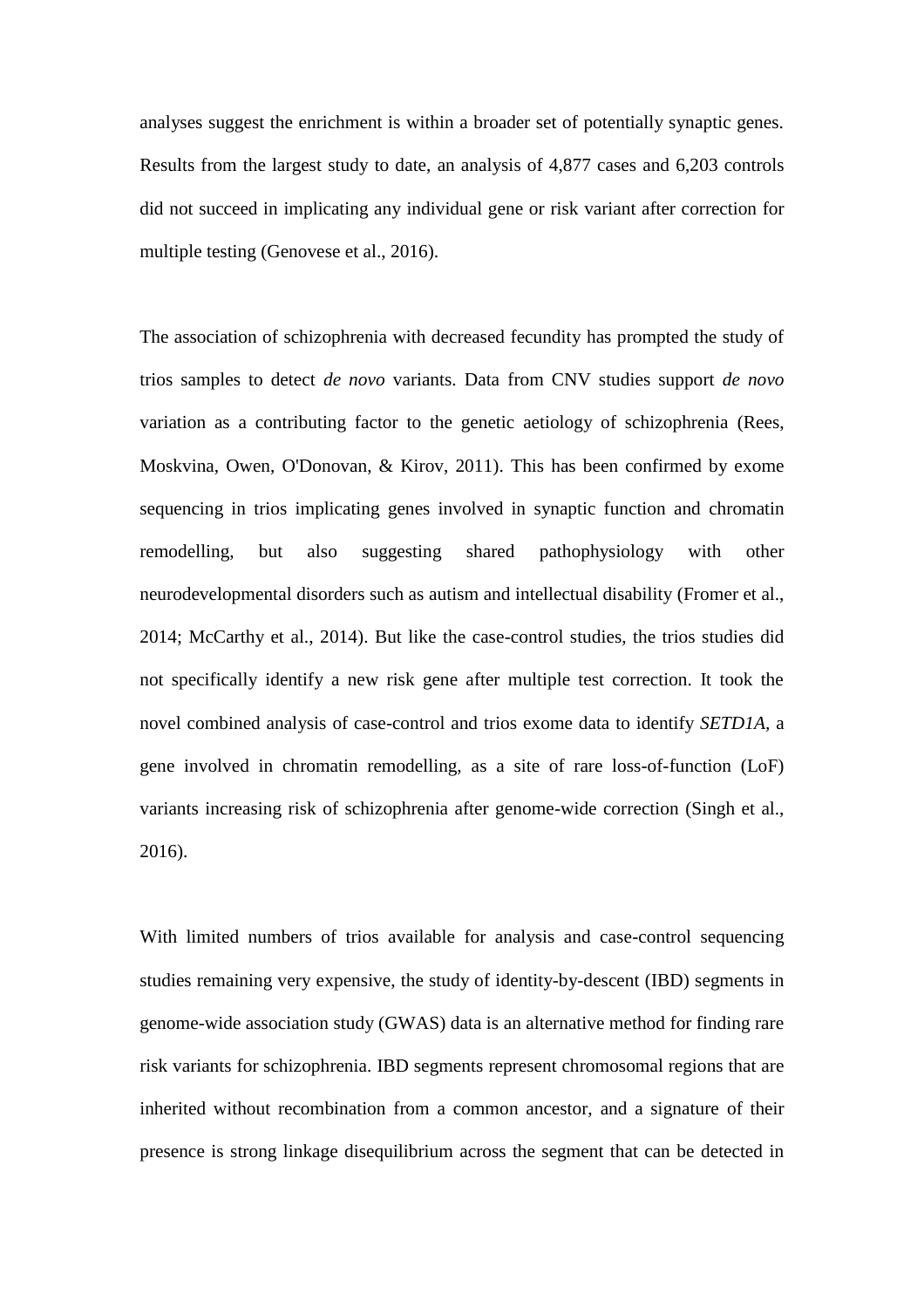GWAS data (Hou et al., 2013). IBD methods have been successfully applied in founder populations to identify genes for both monogenic (Brooks et al., 2009) and complex disorders (Morrow et al., 2008). In outbred populations, IBD methods have been successfully applied to map genes for neurodevelopmental disorders using arraybased SNP data with follow-up Sanger sequencing (Ercan-Sencicek et al., 2010) and using exome sequencing data (Krawitz et al., 2010) but these studies used familybased samples. IBD methods have been applied to population-based GWAS data for multiple sclerosis but with limited success (Lin et al., 2013; Westerlind et al., 2015).

Here, we detail a novel approach to rare risk variant detection in schizophrenia that combines IBD analysis of GWAS data and exome sequencing. We used IBD analysis of GWAS data from a homogeneous sample of Irish schizophrenia patients and controls (Irish Schizophrenia Genomics Consortium and the Wellcome Trust Case Control Consortium 2, 2012) to search for shared haplotype segments in distantly related individuals and tested for haplotype segments that were more frequent in cases than controls. This approach identified a subset of key individuals to be sequenced and reduced the search space for mid to high effect rare variants that may have arisen *de novo* in more recent generations but have not been removed from the population by purifying selection (Lupski, Belmont, Boerwinkle, & Gibbs, 2011). After exome sequencing haplotype carriers, we investigated these segments to identify rare and potentially functional coding variants and then tested these variants for association in both our Irish and large international case-control samples.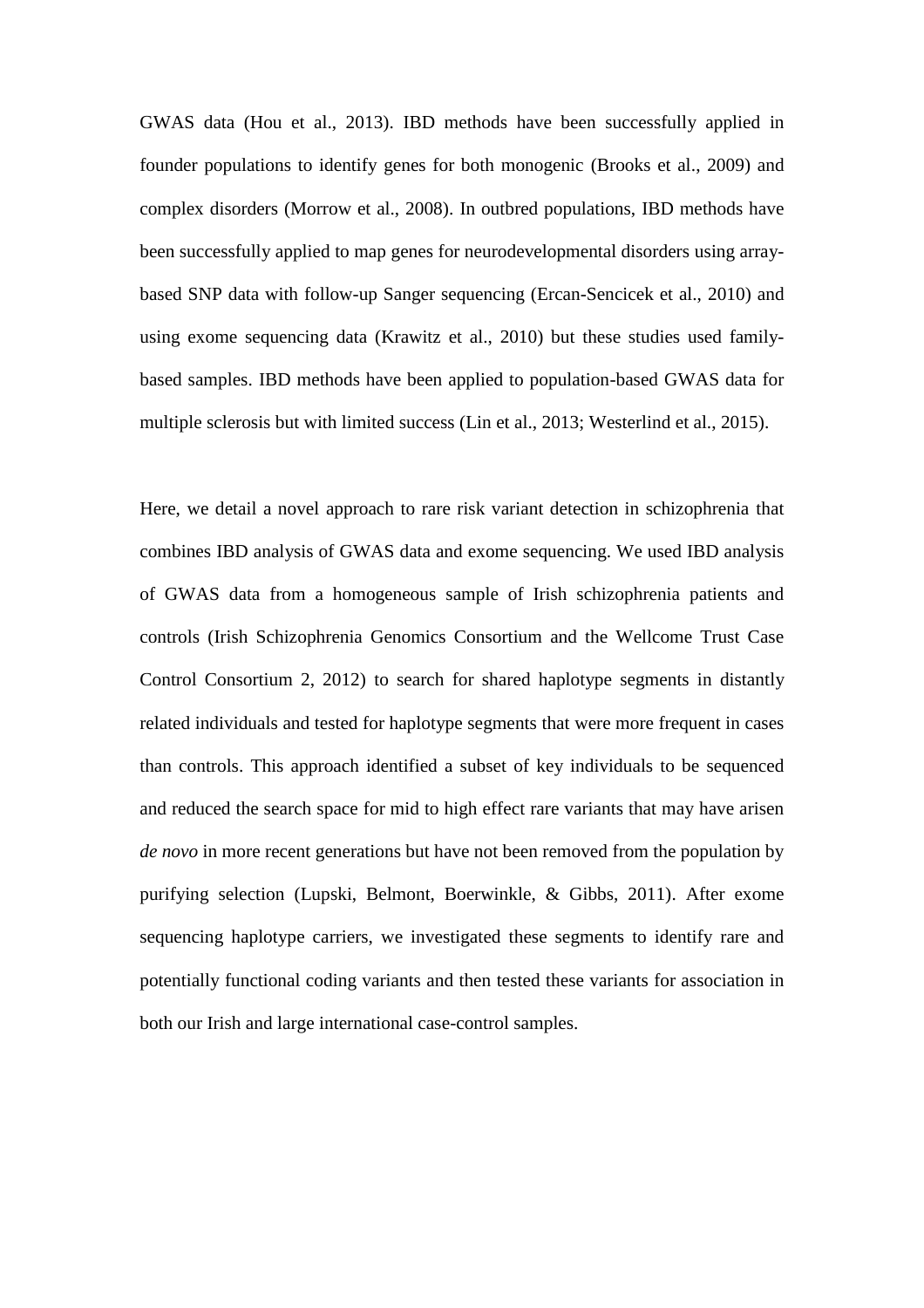#### **Materials and Methods**

#### **Discovery Sample**

The discovery sample included cases and controls from the Irish Schizophrenia Genomics Consortium/WTCCC2 GWAS study, which has previously been described (Irish Schizophrenia Genomics Consortium and the Wellcome Trust Case Control Consortium 2, 2012). Cases were recruited through community mental health services and inpatient units in the Republic of Ireland and Northern Ireland following similar research protocols and with local ethics approval. All participants were interviewed using a structured clinical interview (Structured Clinical Interview for DSM-III-R, Structured Clinical Interview for DSM-IV (First, Spitzer, Robert, Gibbon, & Williams, 2002); Schedule for Affective Disorders and Schizophrenia [Lifetime Version] (Endicott & Spitzer, 1978); or Schedule for Clinical Assessment in Neuropsychiatry (World Health Organization, 1992)). Diagnosis of a major psychotic disorder was made by the consensus lifetime best estimate method using DSM-III-R or DSM-IV criteria with all available information (interview, family or staff report, and chart review). All cases were over 18 years of age, were of Irish origin (being of Irish parents and having all four grandparents born in Ireland or the United Kingdom), and had been screened to exclude substance-induced psychotic disorder or psychosis due to a general medical condition. The final analysis included samples from 1,635 participants whose SNP data passed quality control filters, described below, and met DSM-IV criteria for schizophrenia (or a related disorder).

Control individuals were ascertained with written informed consent from the Trinity Biobank and represented blood donors from the Irish Blood Transfusion Service recruited in the Republic of Ireland. They met the same ethnicity criteria as cases but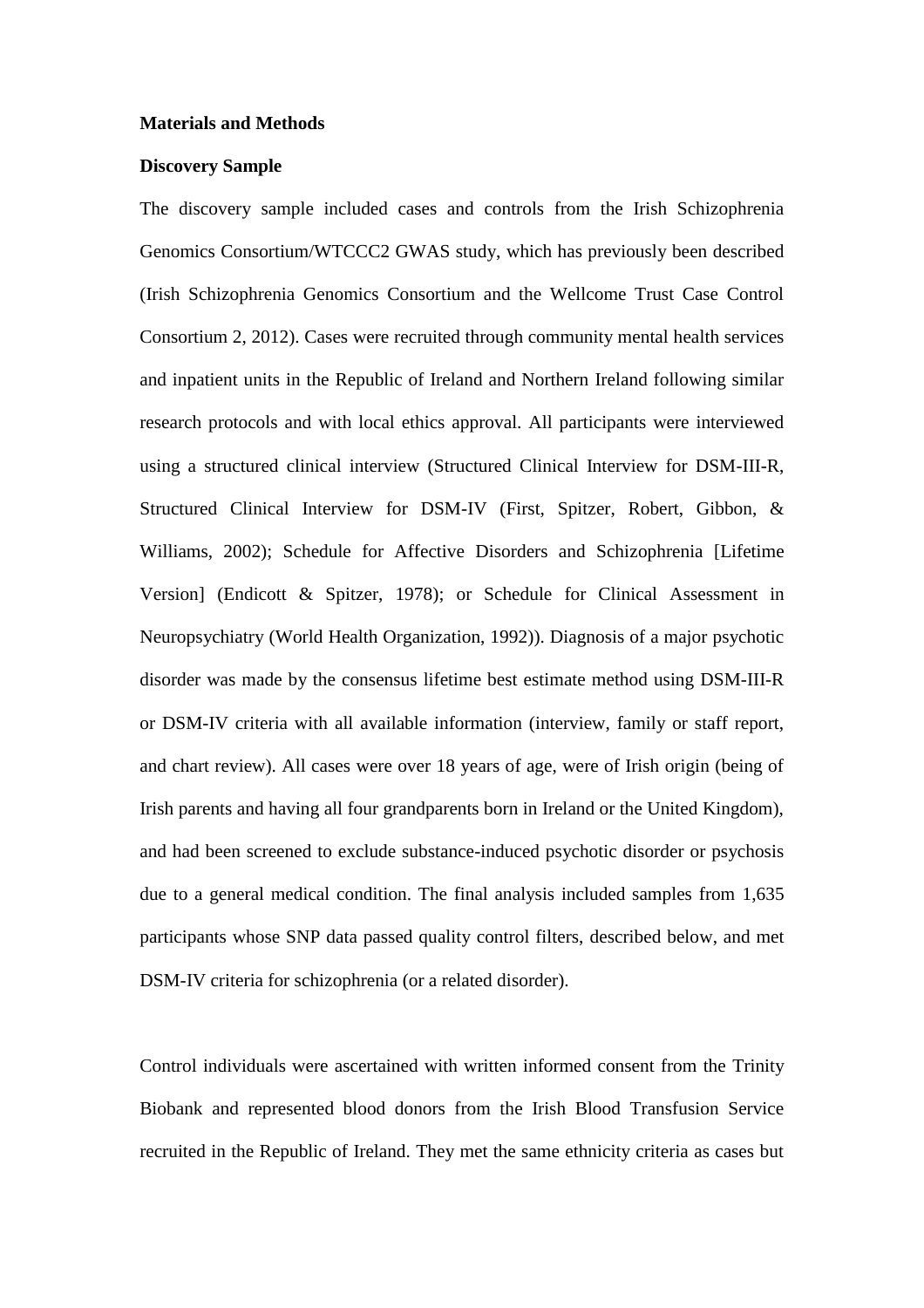were not specifically screened for psychiatric illness. Individuals taking regularly prescribed medication are excluded from blood donation in Ireland and donors are not financially remunerated. As the lifetime prevalence of schizophrenia is relatively low  $\left( \langle 1\% \rangle \right)$  and there was no obvious reason for individuals with schizophrenia to be overrepresented in the control subjects, the fraction of putative case individuals in the control collection was expected to be small. Following QC, the control sample included 1,838 participants.

### **Replication Samples**

GWAS data from 41 schizophrenia studies was accessed through the Psychiatric Genomics Consortium (PGC2 data) and a description of the individual datasets (which are based on individuals from Europe, North America, Australia and Asia, and genotyped on a variety of arrays) can be found in the 2014 PGC2 publication (Schizophrenia Working Group of the Psychiatric Genomics Consortium, 2014). Where possible, variants of interest were imputed in these datasets (maximum possible sample: 28,918 cases and 35,910 controls). A further independent replication dataset from the UK comprised 5,585 cases from two collections, Cardiff COGS and CLOZUK, and 8,103 controls from the UK Blood Service donors and the 1958 British Birth Cohort. Samples were genotyped using the Illumina HumanExome and HumanOmniExpressExome BeadChip arrays, as described by Richards et al. (Richards et al., 2016)

## **Discovery GWAS: Genotype Calling**

All samples were genotyped using the Affymetrix 6.0 platform totalling 893,634 autosomal SNPs, either at the Affymetrix (Santa Clara, California) or Broad Institute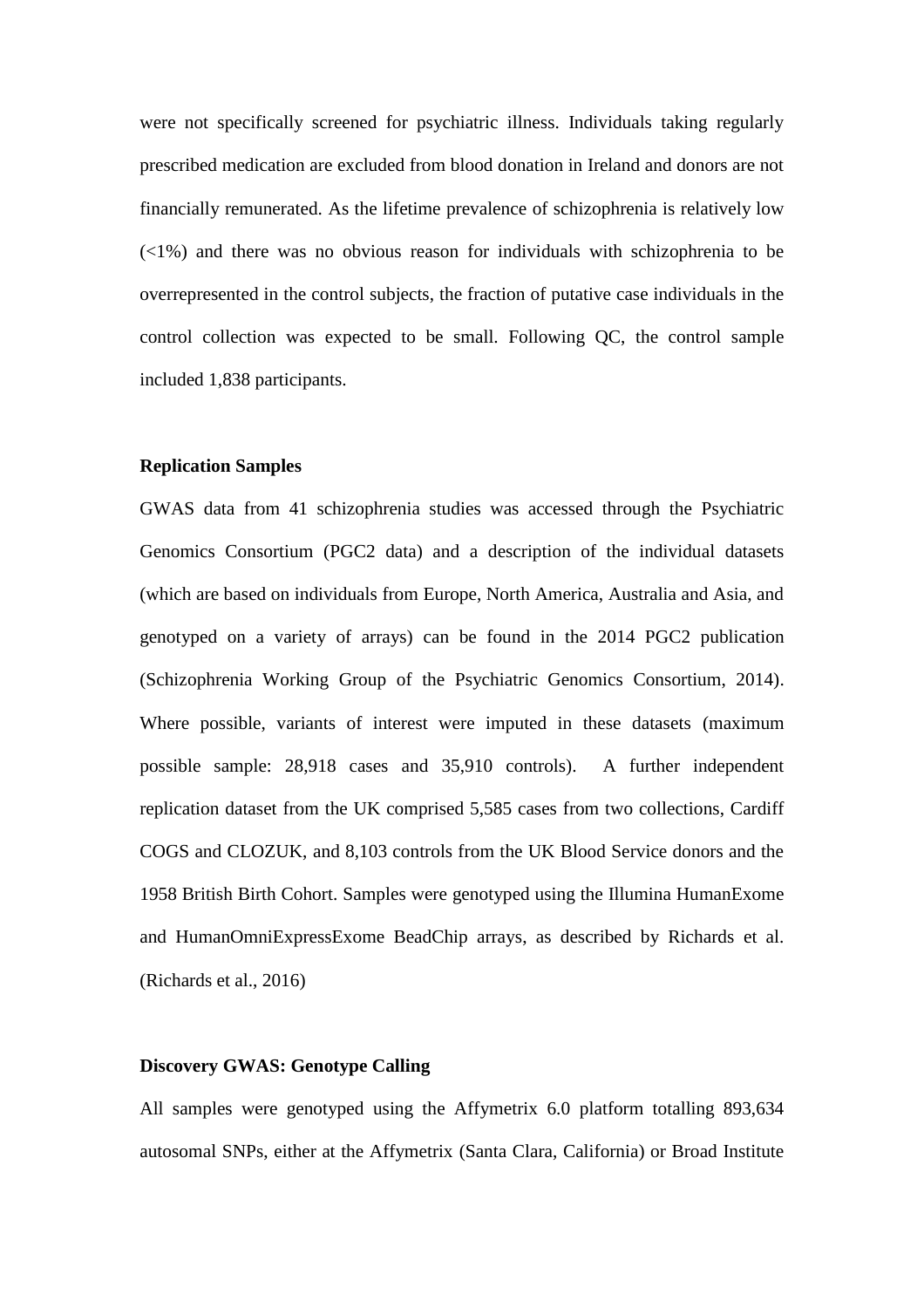(Cambridge, Massachusetts) laboratories. For all samples passing laboratory quality control, raw intensities (from the .CEL files) were renormalized within collections using CelQuantileNorm (http://outmodedbonsai.sourceforge.net/). These normalized intensities were used to call genotypes with an updated version of the Chiamo software (https://mathgen.stats.ox.ac.uk/genetics\_software/chiamo/chiamo.html), adapted for Affymetrix 6.0 SNP data.

#### **Discovery GWAS: Quality Control**

The primary GWAS has previously been reported and details of the original quality control methods were described therein (Irish Schizophrenia Genomics Consortium and the Wellcome Trust Case Control Consortium 2, 2012). For this analysis, SNP data was subjected to additional quality filters (variants with minor allele frequency <0.001, SNP missingness ≥0.02, Hardy-Weinberg equilibrium p≤10-6 were removed). SNP positions were updated to hg19. As the aim of this study was to identify shared regions of IBD between distantly related individuals, the previous stringent control on cryptic relatedness was relaxed such that the proportion of genome sharing between any possible pair of individuals was <0.1 (i.e. more distantly related than first cousins), rather than <0.05 as in the original study. In order to ensure a homogeneous sample, 4 individuals were removed that were identified as outliers in a multidimensional scaling (MDS) analysis of pairwise genome-wide IBS distances (performed in PLINK (S. Purcell et al., 2007)).

## **Discovery GWAS: Identification of IBD segments**

IBD segments shared between pairs of individuals were detected using the Refined IBD algorithm (B. L. Browning & Browning, 2013) within BEAGLE 4.0 (r1230) (S.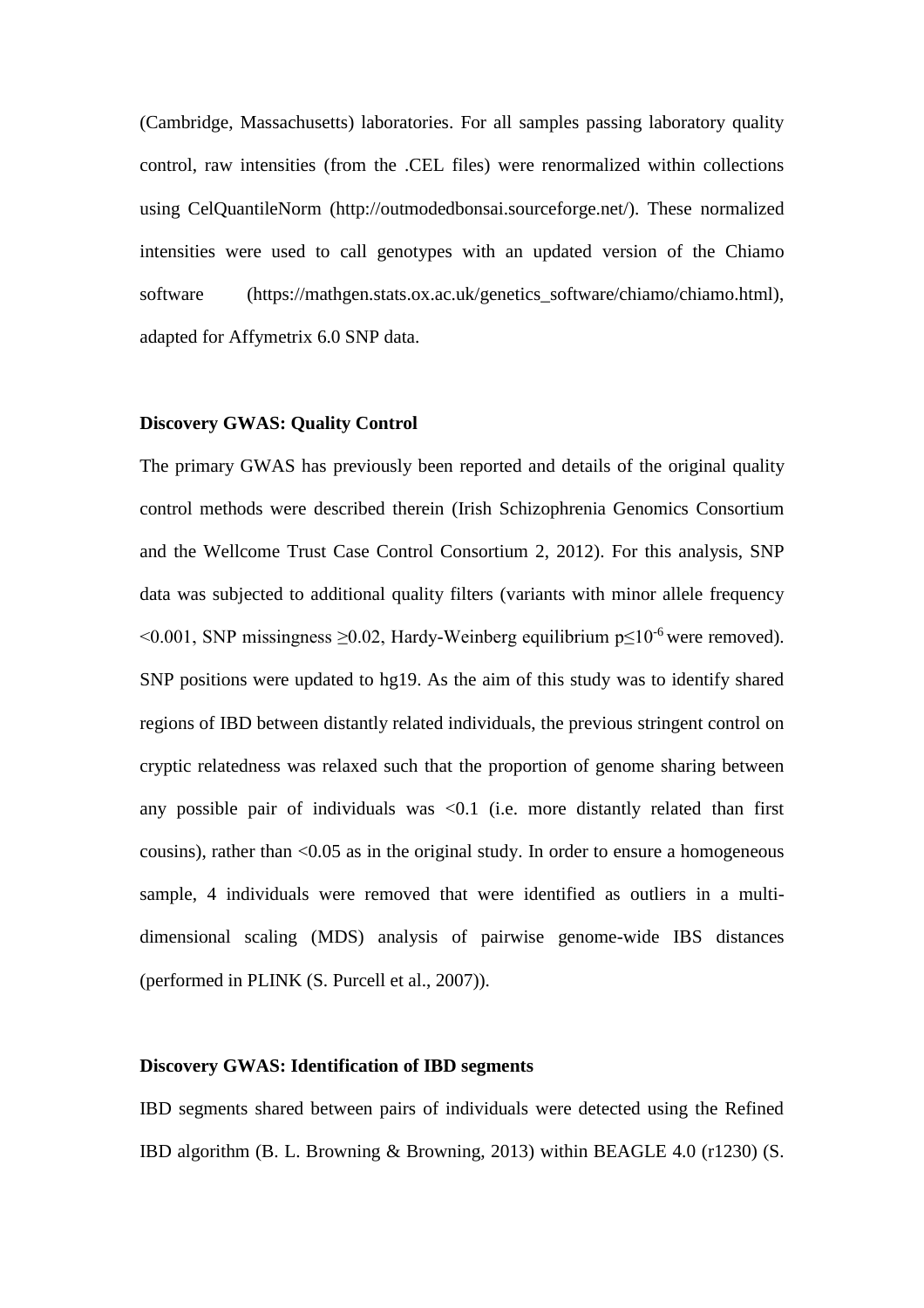R. Browning & Browning, 2007). Candidate segments were required to have a minimum length of 1cM and the likelihood ratio of an IBD model (one haplotype shared IBD) compared to a non-IBD model (no haplotypes shared IBD), i.e. the LOD score, was required to be >3. These are the default values as implemented in (B. L. Browning & Browning, 2013).

### **Discovery GWAS: IBD mapping**

The efficient multiple-IBD (EMI) algorithm (Qian, Browning, & Browning, 2014) was used to identify clusters of individuals sharing a haplotype IBD. EMI was run using a window size of 200kb and a cluster density of 0.5 (as in Qian, Browning, & Browning, 2014). IBD segments with LOD scores between 3 and 40 were weighted 0.8, IBD segments with LOD scores greater than 40 were weighted as 1. This resulted in a set of haplotype cluster files for each chromosome, detailing the genomic coordinates of each identified IBD segment (haplotype), and the individuals sharing each haplotype. Cluster files were converted to plink format for association testing. The association analysis was performed in PLINK (S. Purcell et al., 2007) and compared individual haplotype frequencies in cases versus controls. Haplotypes occurring significantly more frequently in cases than controls at p≤0.01 were taken forward for further analysis. A second strategy employed locus-based tests as opposed to the single haplotype tests performed previously. Each of the genomic regions containing multiple different IBD segments was considered a single locus, and the individual haplotypes within them were tested *en masse* using SKAT-O (Lee et al., 2012). Of the three significant loci detected at a family-wise error rate of 0.05, any individual haplotype within these loci more frequent in cases than controls at  $p \leq 0.05$ was taken forward for further analysis. For each of the 45 haplotype segments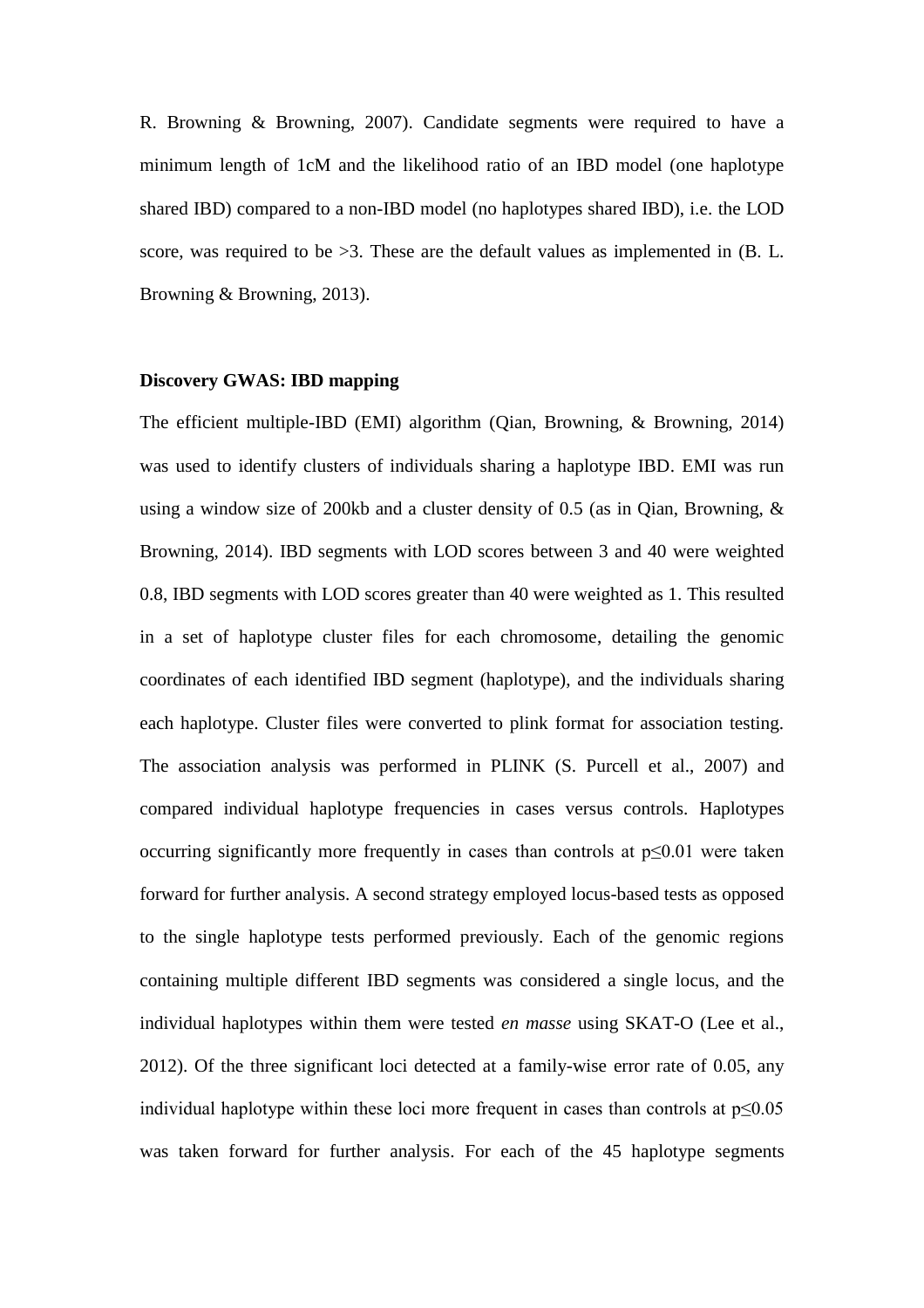selected from the two strategies, and where DNA was available for at least two individuals sharing that haplotype, exome sequencing was performed on each individual. A total of 118 individuals were sequenced, representing 32 haplotype segments.

## **Exome Capture and Sequencing**

Exome capture was performed using the Solution Phase Exome Capture method, which is an optimization of the NimbleGen SeqCap EZ Library protocol and the BioO Scientific NEXTflex<sup>™</sup> (Illumina Compatible) Sequencing Kit. (See Technology Note: Targeted Sequencing with NimbleGen SeqCap EZ Libraries and Illumina TruSeq DNA Sample Preparation kit). Briefly, sonicated genomic DNA ranging from 1–5μg was used to create Illumina Barcoded libraries. Approximately 1μg of the precapture library was hybridized with the NimbleGen SeqCap EZ Human Exome Library v3.0 probes for 72 hours at 47°C. (For further details see the NimbleGen SeqCap EZ Exome User's Guide and TechNote for paired-end libraries). Following dual capture, PCR enrichment and QC evaluation, samples with Bioanalyzer traces resulting in broad peaks ranging from 250bp–850bp and producing the highest peak around 400bp (DNA insert plus adaptors) were pooled (4-6 captures per pool). Libraries were sequenced on 1-2 lanes on a HiSeq 2000 with a Paired End 101 run including a 9 base pair index read for the barcode detection.

### **Data Processing and Variant Calling**

Sequence reads from the Illumina HiSeq 2000 runs were de-multiplexed using the Illumina Casava v1.8 pipeline, aligned to hg19 using the BWA aligner (Li & Durbin, 2009), allowing 2 mismatches in the 30-base seed. Alignments were then paired,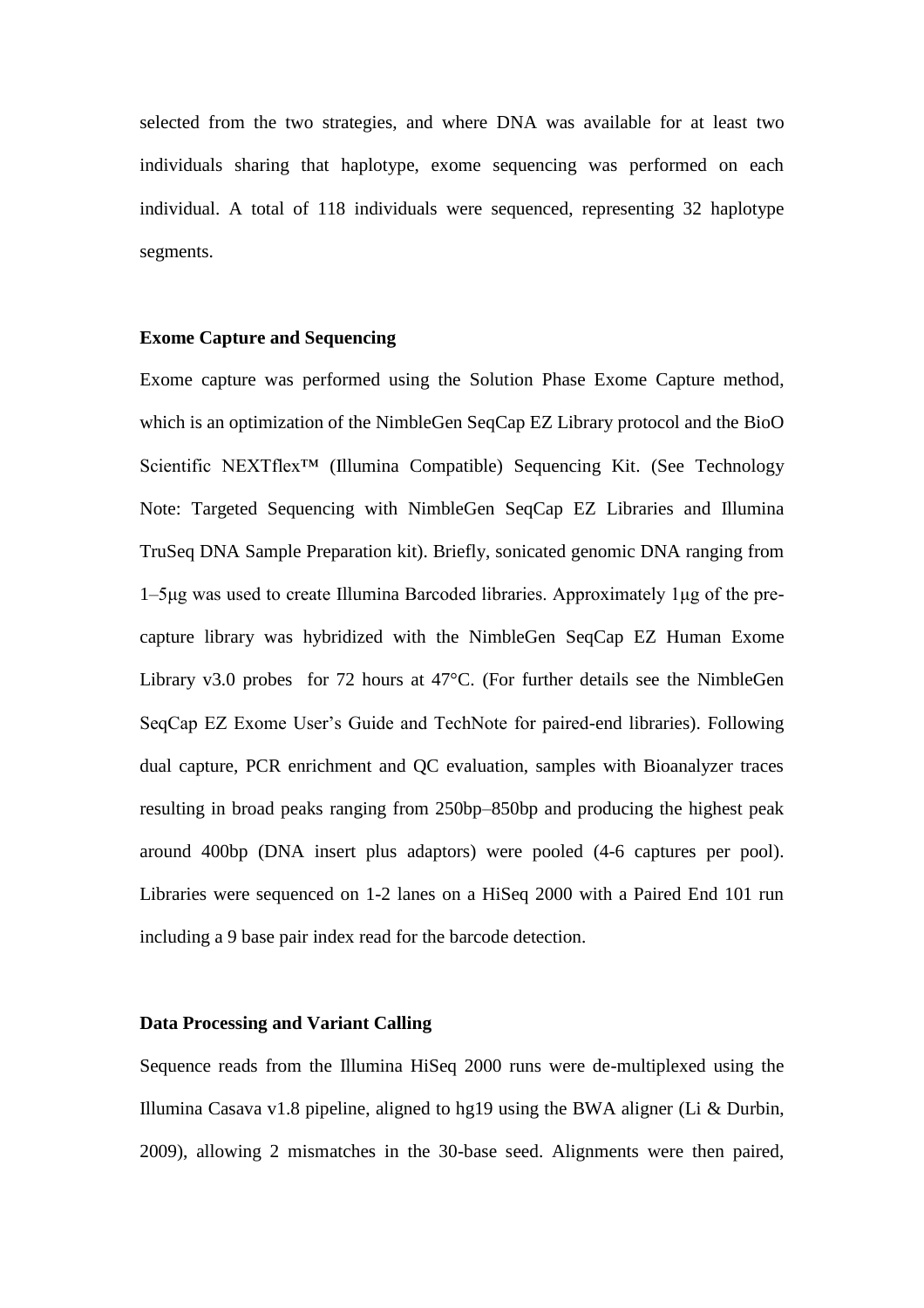imported to binary (bam) format, sorted and indexed using SAMtools (Li et al., 2009). Picard was then used to fix any mate pair information altered by the sorting. Bamtools (Barnett, Garrison, Quinlan, Strömberg, & Marth, 2011) was used to filter alignments to retain only properly paired reads (reads aligned with appropriate insert size and orientation). PCR duplicates were removed using Picard. Bamtools was then used to select alignments with a minimum mapping quality score of 20. Target coverage for each NimbleGen exome capture was assessed using Picard's HSmetrics utility, and both depth and breadth of coverage were reviewed for each sample. The Genome Analysis Toolkit (GATK v3.3) (DePristo et al., 2011) was used for local read realignment around indels, and for base quality score recalibration using corrections for base position within the Illumina read, for sequence context, and for platformreported quality. Variants were called using the GATK Haplotype Caller in joint calling mode, followed by Variant Quality Score Recalibration (VQSR). Twelve samples were excluded due to low coverage.

### **Variant Filtering and Phasing**

The VCF file was filtered to retain variants passing variant quality recalibration and to ensure  $\geq$ 10X depth at the individual level (using vcftools (Danecek et al., 2011)) and quality by depth  $(QD) \ge 5$  at the variant level (using GATK (DePristo et al., 2011)). Samples were checked for concordance with GWAS data; all samples but one were >99% concordant for overlapping SNPs. The remaining discordant sample was determined to be a result of sample mix-up at the GWAS stage. Thus, sequence data was available for 105 individuals, representing 32 individual haplotype segments. As the analysis is focused on variants shared IBD by at least two individuals, all singleton and private doubleton variants were excluded. Allele counts were updated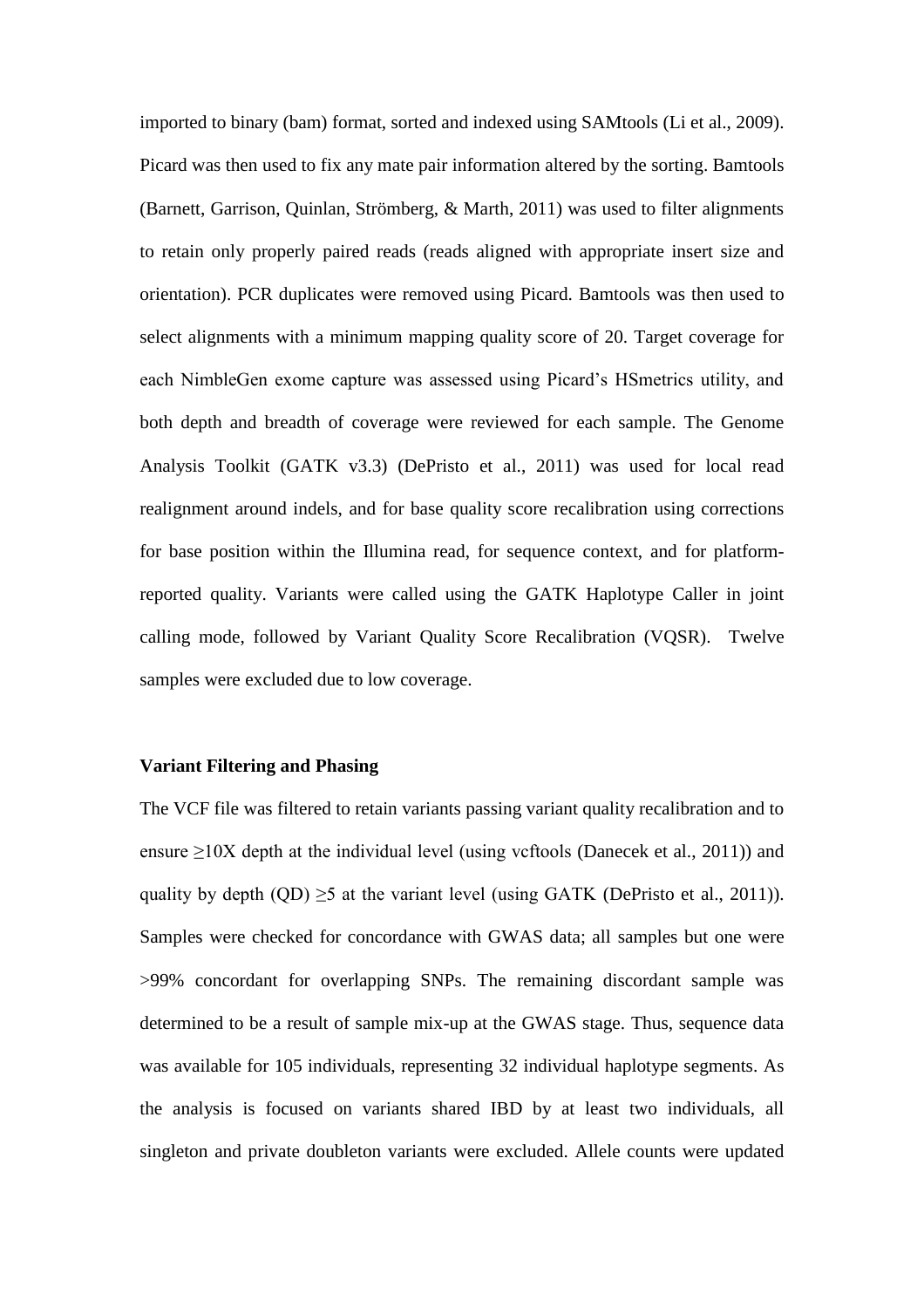and non-polymorphic variants (post-filtering) removed. Variant IDs were updated to dbSNP142 rs# IDs where available (using SnpSift (Cingolani, Patel, et al., 2012)). Variants were annotated with SnpEff (Cingolani, Platts, et al., 2012) and the Variant Effect Predictor (VEP) (McLaren et al., 2010). The data was phased using Beagle 4.0 (r1230) and the haplotypes shared IBD between individuals, detected through the IBD mapping step, were identified.

### **Sanger Sequencing**

Carriers of the *PCNT* variant rs143796569 (NC\_000021.8:g.47817316G>A) identified through the exome study were Sanger sequenced (primer sequences are available on request) and all individuals were confirmed as heterozygotes. Selected individuals that were predicted to be carriers following imputation (see below) were also verified by Sanger sequencing.

#### **Imputation**

The exome sequencing data was merged with existing GWAS data for the 105 sequenced individuals and the resulting dataset was used to create a reference panel using SHAPEIT v2 (Delaneau, Marchini, & Zagury, 2012). This Irish reference panel was merged with the 1000 Genomes Phase I integrated panel (Dec 2013 release; http://www.internationalgenome.org/) and used to impute identified variants of interest into (1) the full Irish GWAS dataset and (2) individual PGC2 GWAS datasets. Association of variants with schizophrenia was tested using a score test implemented in SNPTEST v2 (Wellcome Trust Case Control Consortium, 2007).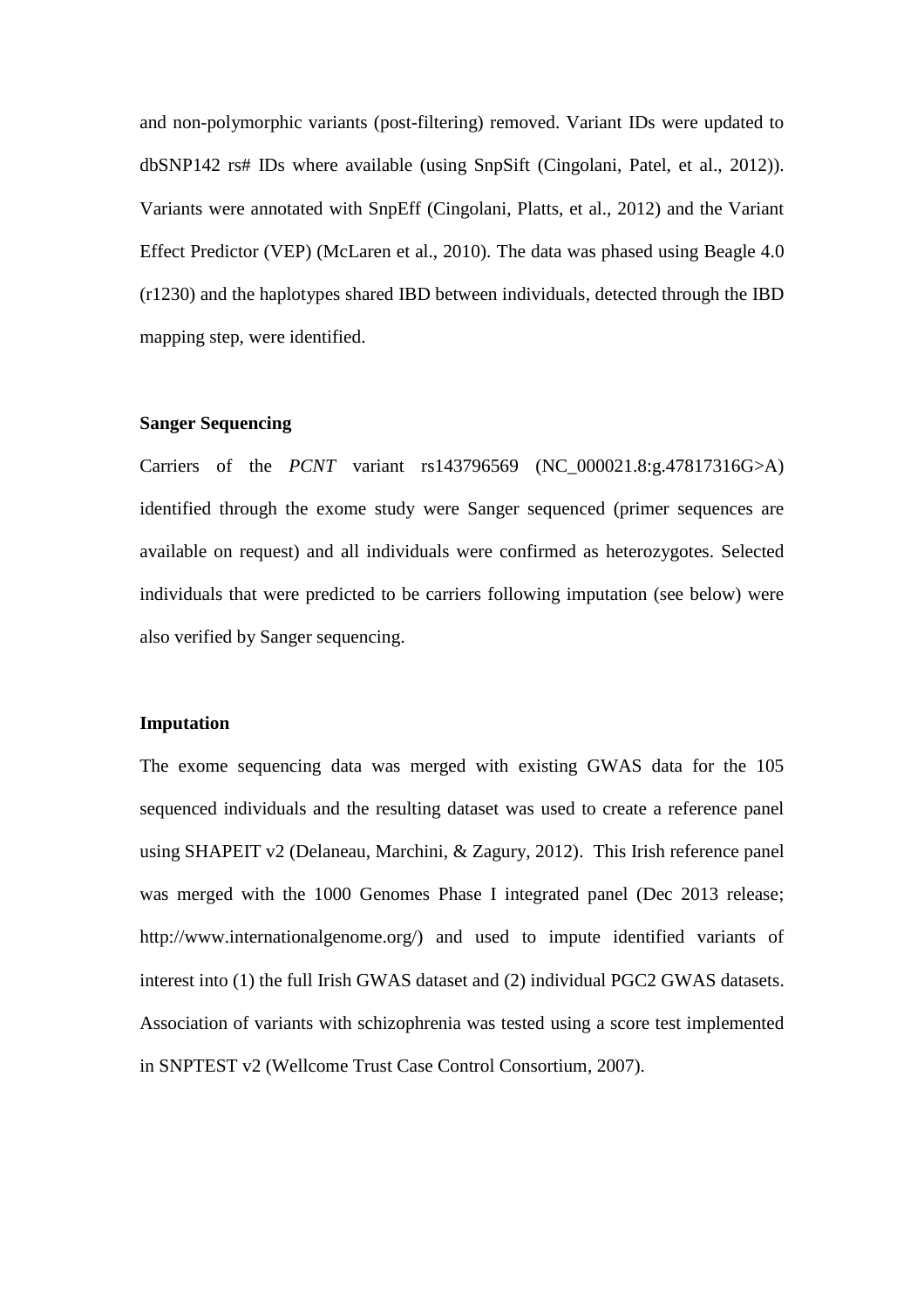#### **Results**

Figure 1 is a flow chart that summarizes the analytical methods used in this study. Seeking to identify relatively recent variants impacting on schizophrenia risk in a homogenous population, we performed IBD mapping using data generated from a previously published GWAS of Irish schizophrenia patients and controls (Irish Schizophrenia Genomics Consortium and the Wellcome Trust Case Control Consortium 2, 2012). We identified segments of the genome (>1cM) predicted to be shared IBD between pairs of individuals using the Refined IBD algorithm within the Beagle software (B. L. Browning & Browning, 2013). We subsequently performed clustering of the identified segments using the efficient multiple-IBD (EMI) algorithm (Qian et al., 2014) to identify haplotype segments shared by at least three individuals. As a result, 11,442 haplotype segments (each shared IBD between at least 3 people) were identified.

For each of the 11,442 segments, the proportion of haplotype carriers in the patient group was compared with the proportion of haplotype carriers in the control group. Following correction for multiple testing, no individual haplotype segment was significantly associated with schizophrenia. However, as this was considered an exploratory analysis, twenty-eight haplotype segments that were more frequent in cases than controls at uncorrected  $p \leq 0.01$  (listed in Supplementary Table 1) were taken forward for further analysis. To capture the potential impact of multiple risk variants at a locus, multiple different IBD segments at a locus were collapsed and the individual haplotypes within them were tested *en masse* using SKAT-O (Lee et al., 2012). Forty loci were tested and three were significant after controlling for a familywise error rate of 0.05 by resampling. Within these loci, 17 individual haplotype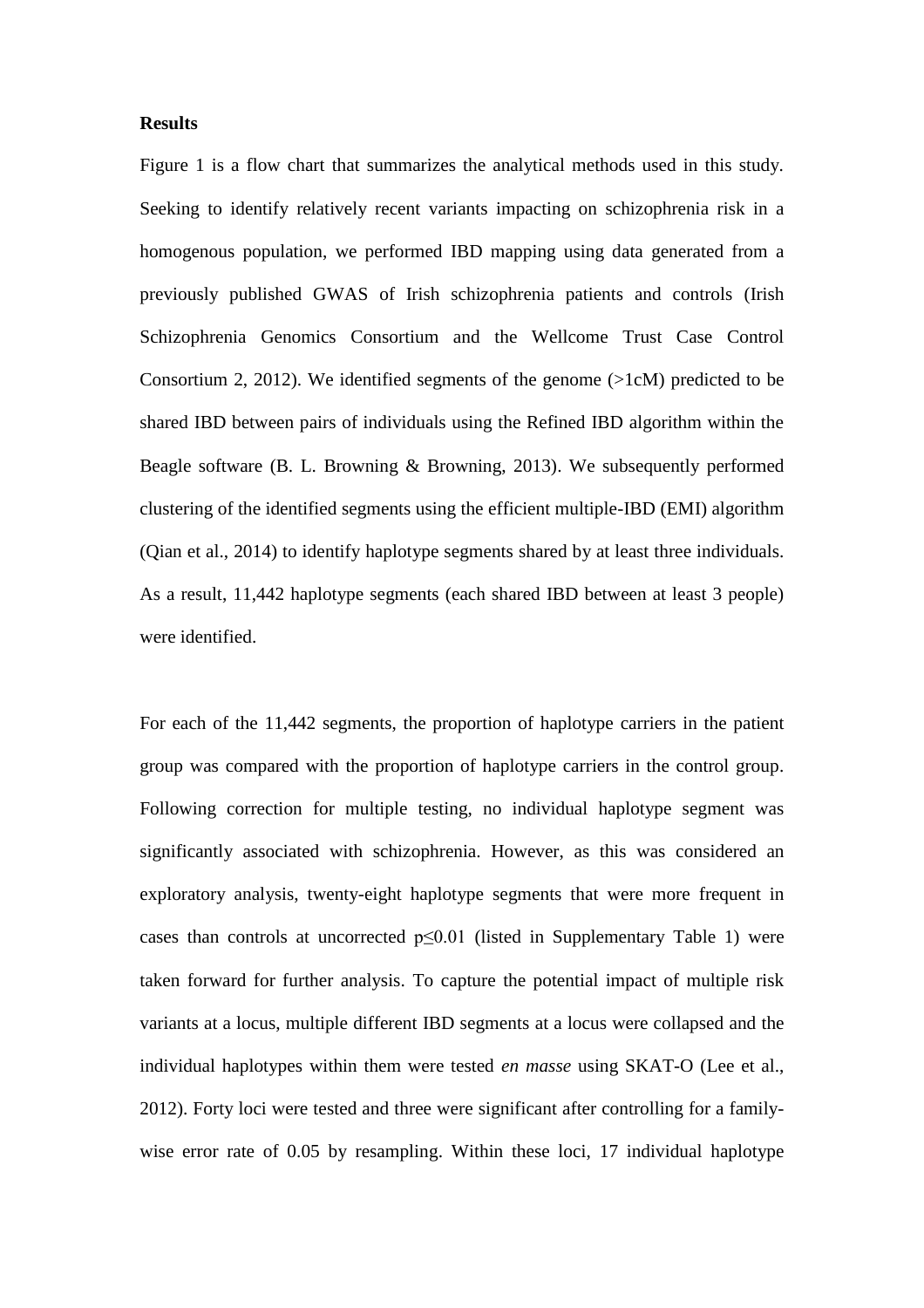segments were observed more frequently in cases than controls at p≤0.05 (listed in Supplementary Table 1) and were taken forward for further analysis. In total, 45 haplotype segments were selected for further analysis.

Hypothesising that rare haplotypes more frequently observed in cases than controls may harbour susceptibility variants of moderate to large effect, we focused on the coding sequence of the prioritised segments. Where DNA was available, we performed exome sequencing in carriers of the prioritised haplotypes (118 individuals). One hundred and five individuals passed quality control, allowing us to analyse 32 of the selected 45 haplotype segments (each with at least 2 carriers successfully sequenced).

Of the identified sequence variants, those lying within haplotype segment regions were extracted and annotated with SnpEff and VEP. Initially high impact variants (e.g. frameshift, nonsense, splice site variants) that were either novel or with a minor allele frequency  $\leq 0.01$  in public databases (1000 Genomes European population, the NHLBI GO Exome Sequencing Project (ESP; https://esp.gs.washington.edu/drupal/) European Ancestry population, the Exome Aggregation Consortium (ExAC; http://exac.broadinstitute.org/) European population) were assessed. However, of the 30 variants identified, none were carried by all sequenced members of a haplotype cluster. We then assessed moderate impact variants (e.g. missense variants, inframe indels) that were either novel or with a minor allele frequency  $\leq 0.01$  in public databases. Of the 159 moderate impact variants identified, three variants were carried by all sequenced members of a relevant haplotype cluster (Table 1). One of these variants was also carried by additional sequenced cases not identified in the original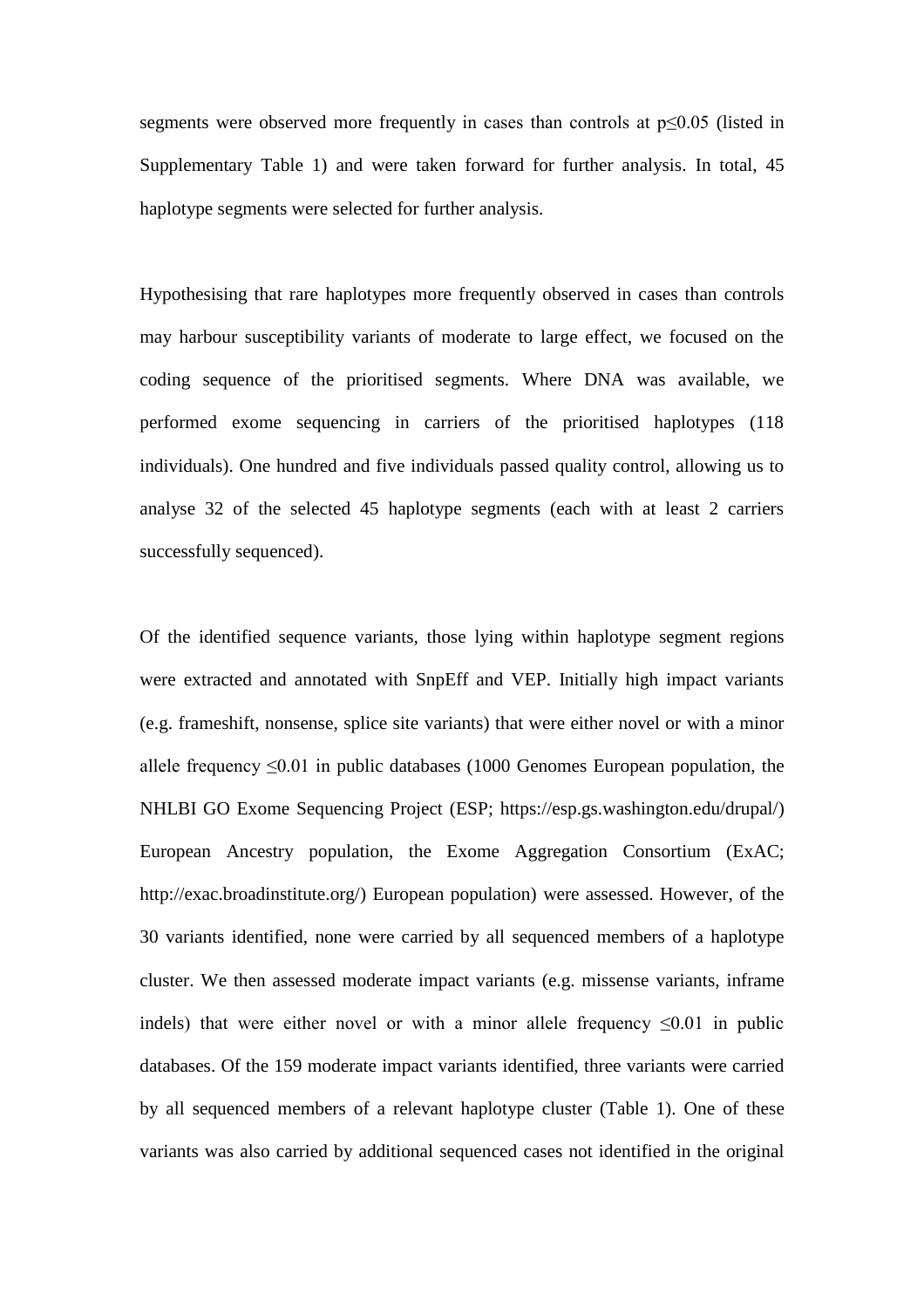IBD analysis (see Table 1). Each variant was examined to determine if it was carried on the shared IBD haplotype identified in the original analysis. This was only the case for one of the variants; a rare, non-synonymous variant in the *PCNT* gene, rs143796569 (chr21:47817316 G>A; hg19; NP\_006022.3:p.Gly1452Arg), that was confirmed by Sanger sequencing. The variant causes a glycine to arginine change in the protein and is predicted to be "probably damaging" by PolyPhen (Adzhubei et al., 2010) but "tolerated" by SIFT (Kumar, Henikoff, & Ng, 2009). Of the 11 cases and 1 control that were identified as sharing a haplotype at this locus, DNA was available for 5 individuals (all cases), which were sequenced; all 5 carried the alternate allele of the *PCNT* variant on the shared haplotype. The variant had been previously identified in other studies, with a minor allele frequency of 0.0025 in 33,330 non-Finnish Europeans (ExAC), but was not observed in the 1000 Genomes data.

We used the exome and GWAS data of the 105 sequenced individuals, in conjunction with 1000 Genomes data, to generate a merged reference panel in order to impute unobserved genotypes at the *PCNT* locus. The rs143796569 variant was successfully imputed in the original Irish GWAS data and predicted to be carried by all individuals sharing the haplotype segment; however, it was also predicted to be carried by several additional cases and controls. When tested for association with schizophrenia in the full GWAS sample, the minor allele of the imputed variant was present at a higher frequency in cases compared with controls, although this was not statistically significant (p=0.057, odds ratio=1.77, 95% confidence interval  $(C.I.) = 0.98-3.17$ ).

The haplotype segment originally identified comprised 205 GWAS SNPs, covering almost 1 Mb on chromosome 21 (chr21:47,013,876-47,964,259; hg19). We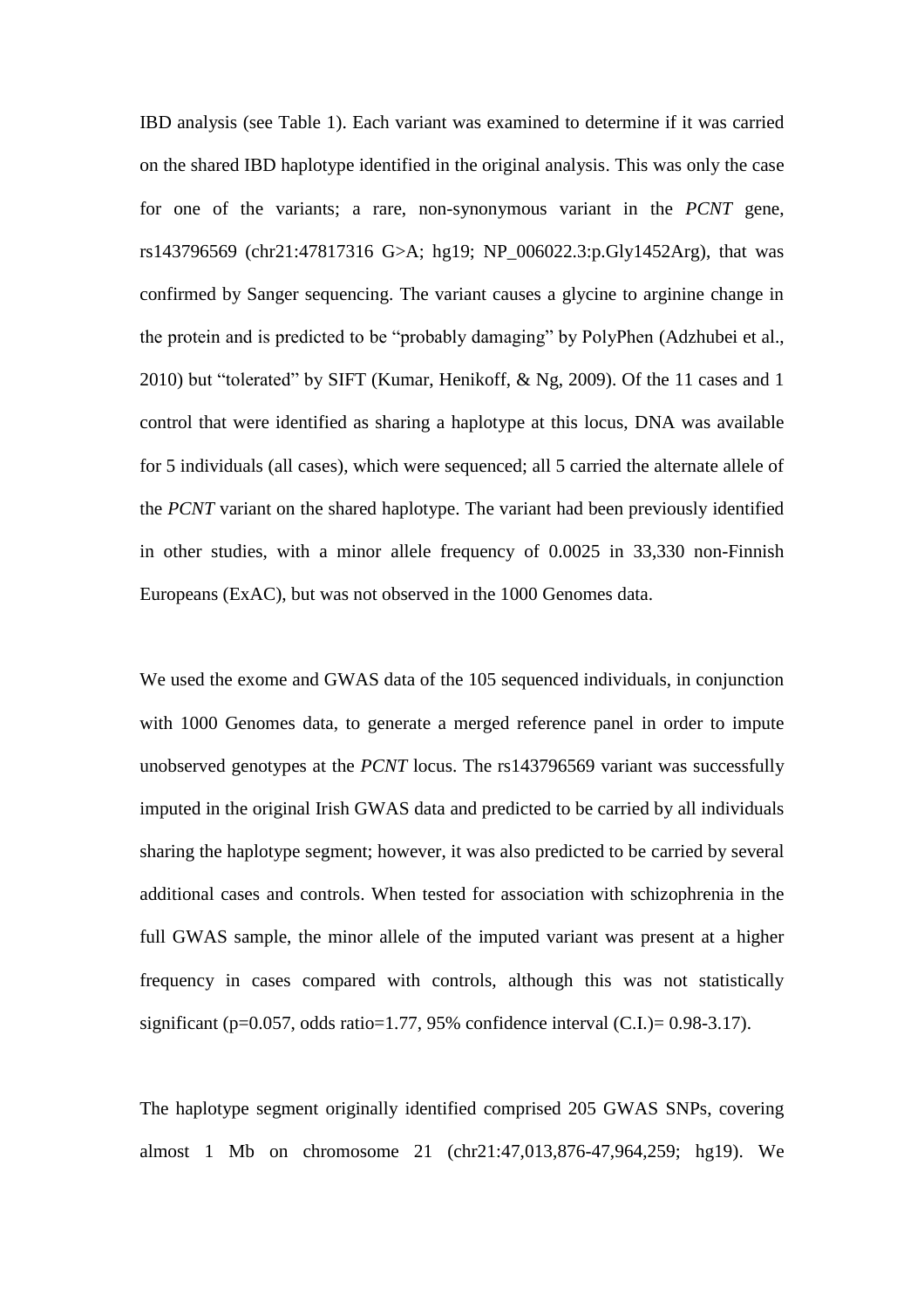investigated the haplotypes of the additional carriers of the rs143796569 rare allele identified through imputation and determined that these individuals all share a shorter, ~500kb haplotype that is identical to the 3' end of the 1Mb haplotype (chr21:47,503,311-47,964,259; hg19). Thus, while the rs143796569 rare allele is carried on the 1Mb rare haplotype, it is not exclusive to it.

We nevertheless sought to examine the rs143796569 variant in independent datasets. Using the 1000 Genomes/Irish merged reference panel, we attempted to impute the variant in 41 GWAS datasets from the PGC2 schizophrenia study; the variant was successfully imputed (info $> 0.5$ ) and analysed in 7 datasets (see Table 2), comprising 6,889 cases and 8,043 controls. Random effects meta-analysis of all 7 datasets was not significant (p=0.58, odds ratio=1.32, 95% C.I.= 0.49-3.59). We also assessed an independent dataset from the UK, in which the variant had been directly genotyped. Again, there was no evidence for association with schizophrenia ( $p=0.32$ ).

#### **Discussion**

We performed IBD mapping in an Irish schizophrenia GWAS dataset and selected 45 genomic regions where a rare haplotype, >1cM in length, was more frequent in cases compared to controls. For 32 of these regions, we were able to perform exome sequencing on at least two individuals that shared a rare haplotype. Using functional annotation tools and data on allele frequencies from a number of large-scale exome and genome sequencing projects, we examined these shared haplotypes for rare protein-altering variants that could increase risk of schizophrenia. We succeeded in identifying a single missense variant in *PCNT* that was present on a rare haplotype and more frequent in sequenced cases compared to controls. Using 1000 Genomes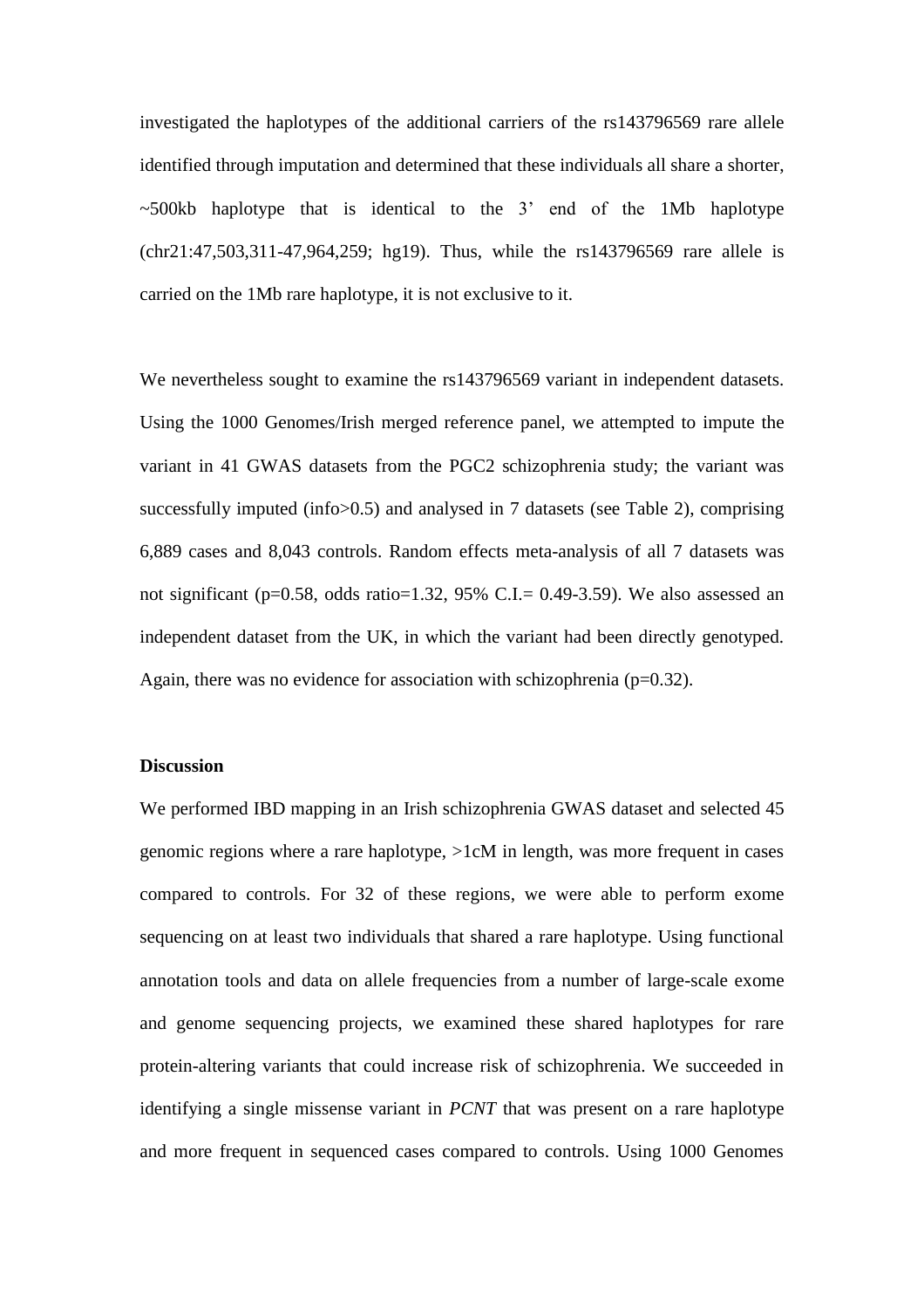and our Irish exome sequencing data as a merged reference panel, we were able to impute this variant into our full Irish GWAS dataset; although the rare allele was more frequent in cases than controls, the test for association was not statistically significant (p=0.057). Subsequent efforts in larger independent replication samples did not provide further support for association between this variant and schizophrenia.

We consider two possible explanations for our findings in this region: 1. Our detection of the rare 1Mb haplotype in 11 cases versus 1 control in our GWAS sample was a chance result and does not reflect a rare risk variant at this locus. This spurious association led us to the *PCNT* variant, which is not associated with schizophrenia. 2. This 1Mb haplotype does carry a rare risk variant but it is not the *PCNT* variant and we could not find it using our approach here. When we imputed the *PCNT* variant into our GWAS sample, we found that it is not exclusively present on the 1Mb haplotype. As such, if there is a rare risk variant on the 1Mb haplotype that is responsible for the initial association signal after IBD analysis, it is not in complete linkage disequilibrium with the *PCNT* variant. Frustratingly, we could not find any variant, regardless of functional impact on coding sequence, in our exome data that was exclusive to and would effectively tag the 1Mb haplotype. Thus, we could test the *PCNT* variant in replication samples, but in the absence of a tagging variant we were not able to specifically test the 1Mb haplotype itself for independent evidence of association with schizophrenia.

While we have shown that this approach can identify rare risk haplotypes in GWAS data, the challenge in subsequent analysis of these haplotypes is that they are large, making the task of tagging them and pinpointing potential risk variants difficult. For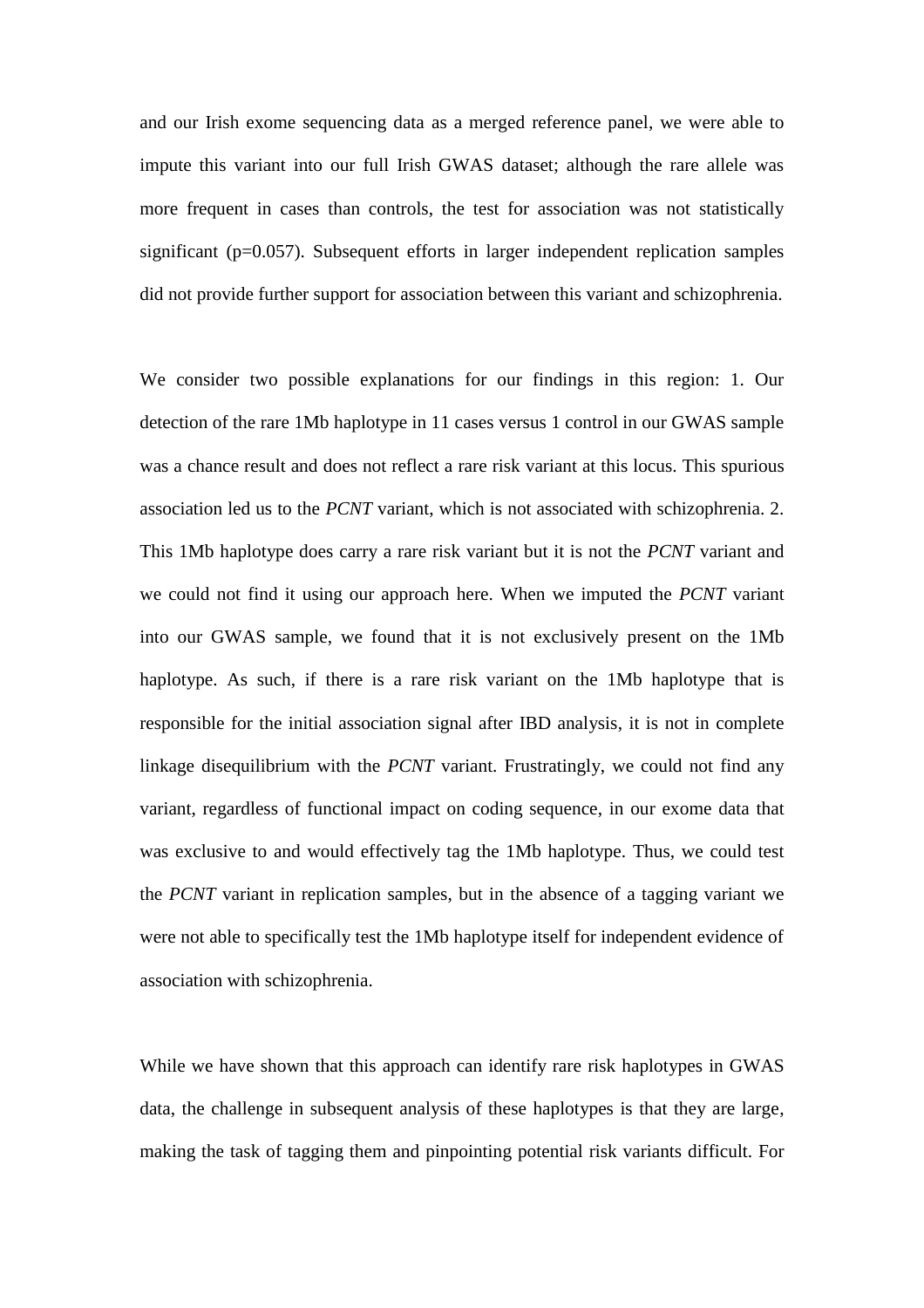the vast majority of the IBD haplotypes we found to be more frequent in cases compared to controls, we did not find a suitable variant to bring forward for association analysis. We concentrated on variants that we detected in coding sequences of genes via exome sequencing. The advantages to this approach were that we were better able to assess the functional impact of variants on protein coding genes and we could use large datasets from exome sequencing projects to measure the frequency of coding variants detected in European populations. It is possible that we missed functional variants in these haplotypes because they exist outside of coding regions or because they are difficult to detect using exome sequencing, e.g CNVs (Tan et al., 2014). Full analysis of the haplotypes using complete genome data would better capture all variants. Interpretation of these data will remain challenging until knowledge to support functional annotation of non-coding regions increases. Importantly, genome sequencing would provide a better opportunity to at least identify variants that exclusively tag rare risk haplotypes and can be used in replication association studies, even if the task of finding actual causal variants persists.

As with any approach using GWAS data, larger sample sizes will provide more power to detect associations. An accurate IBD method for rare variant analysis of GWAS data is very appealing, as there are vast quantities of GWAS data available for reanalysis. The challenge is that these data were generated on numerous cohorts drawn from many diverse populations. IBD mapping is more effective in relatively homogeneous samples such as the Irish data used here. Increasing sample size means analysis of more heterogeneous samples, which can cause false-positive IBD mapping signals (S. R. Browning & Thompson, 2012).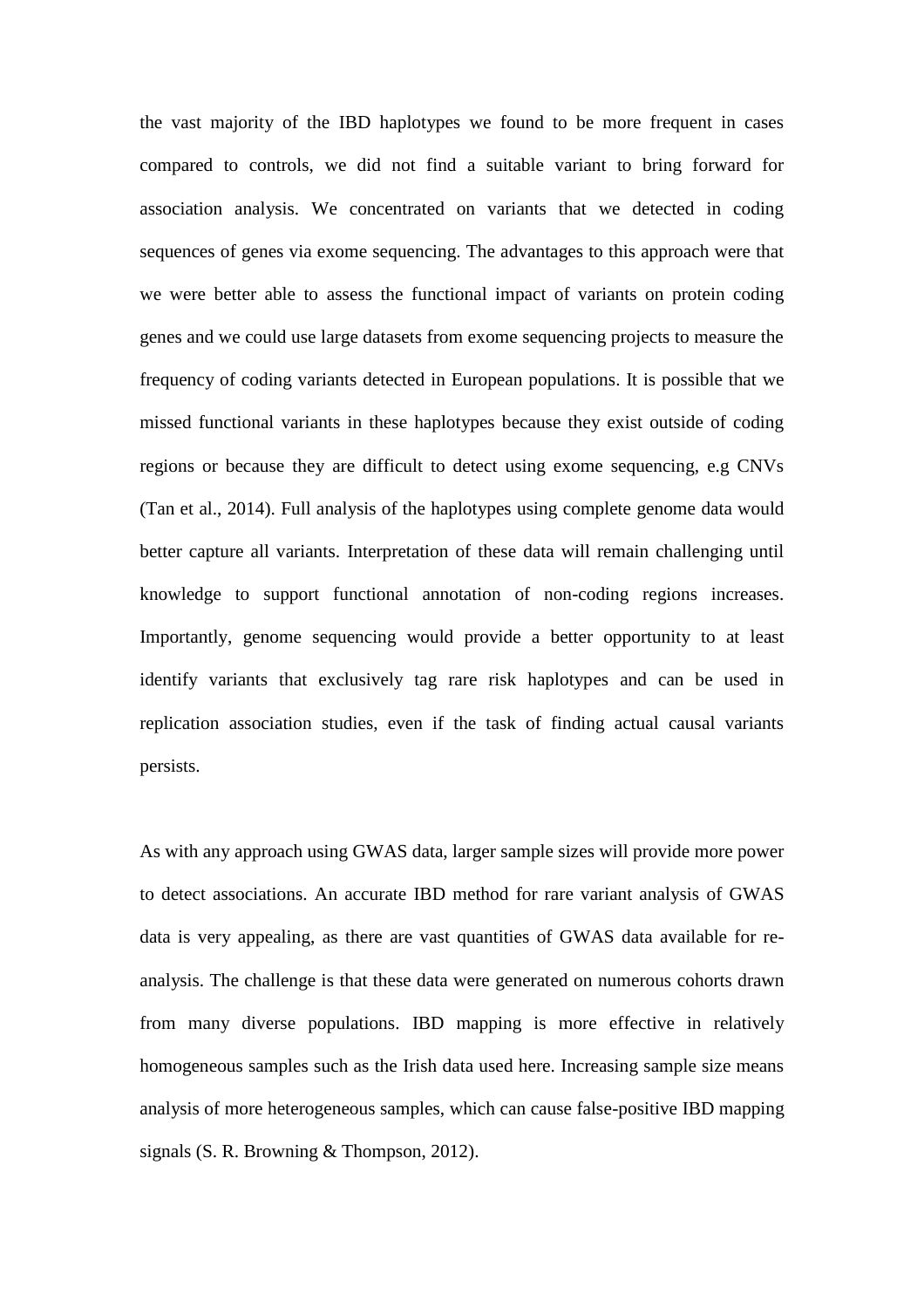The availability of whole genome sequence data for a case-control sample would make IBD mapping irrelevant because the utility of identifying IBD segments is in their capacity to infer untyped variants, which would be present in sequence data (S. R. Browning & Thompson, 2012). At present however, the cost of genome sequencing has not dropped sufficiently to make this feasible. In the meantime, the application of IBD mapping to GWAS data warrants investigation. Our study was able to find large rare haplotypes that were significantly more frequent in cases compared to controls but full sequencing of the prioritised genomic segments rather than exome sequencing may have been more effective for mapping or tagging risk variants for replication analysis.

### **Acknowledgements**

We wish to thank all patients and their support staff, and all healthy volunteers for participating in the data collection on which this manuscript is based. Recruitment, genotyping and analysis was supported by Science Foundation Ireland grants (12/IP/1670, 12/IP/1359 and 08/IN.1/B1916), US National Institutes of Health grants (R01-MH083094, R01-MH041953) and the Wellcome Trust Case Control Consortium 2 project grant (085475/B/08/Z). We thank EMI author Yu Qian for providing a script to convert EMI cluster files to plink format. CSHL funding was from a generous gift of The Stanley Family. We acknowledge the support of the Trinity Biobank in providing control samples for this analysis.

## **Conflict of Interest**

Dr McCombie has participated in Illumina sponsored meetings over the past four years and received travel reimbursement and an honorarium for presenting at these events. Illumina had no role in decisions relating to the study/work to be published,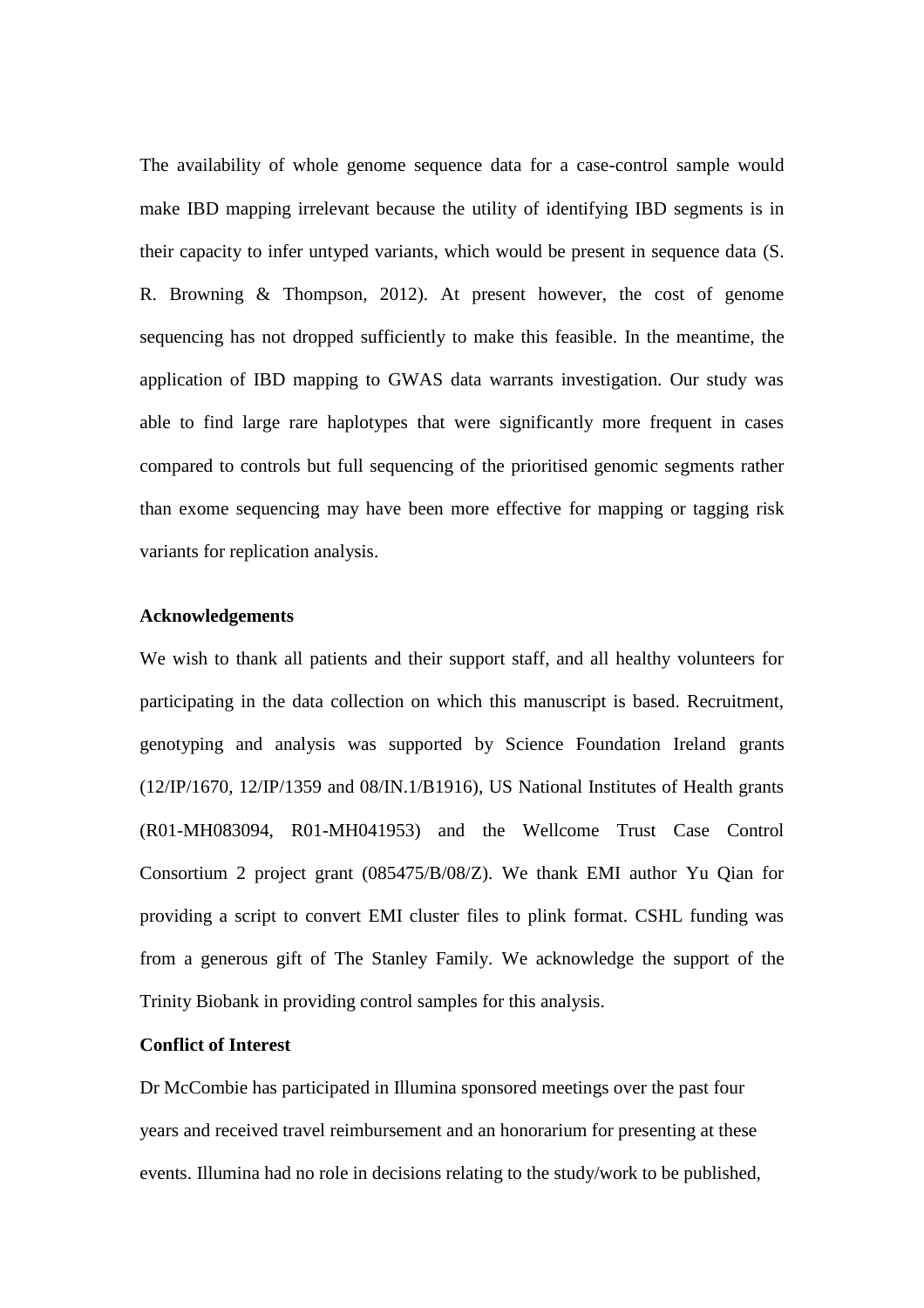data collection and analysis of data and the decision to publish. Dr McCombie has also participated in Pacific Biosciences sponsored meetings over the past three years and received travel reimbursement for presenting at these events. Dr McCombie is a founder and shareholder of Orion Genomics, which focuses on plant genomics and cancer genetics. Other authors declare no conflict of interest.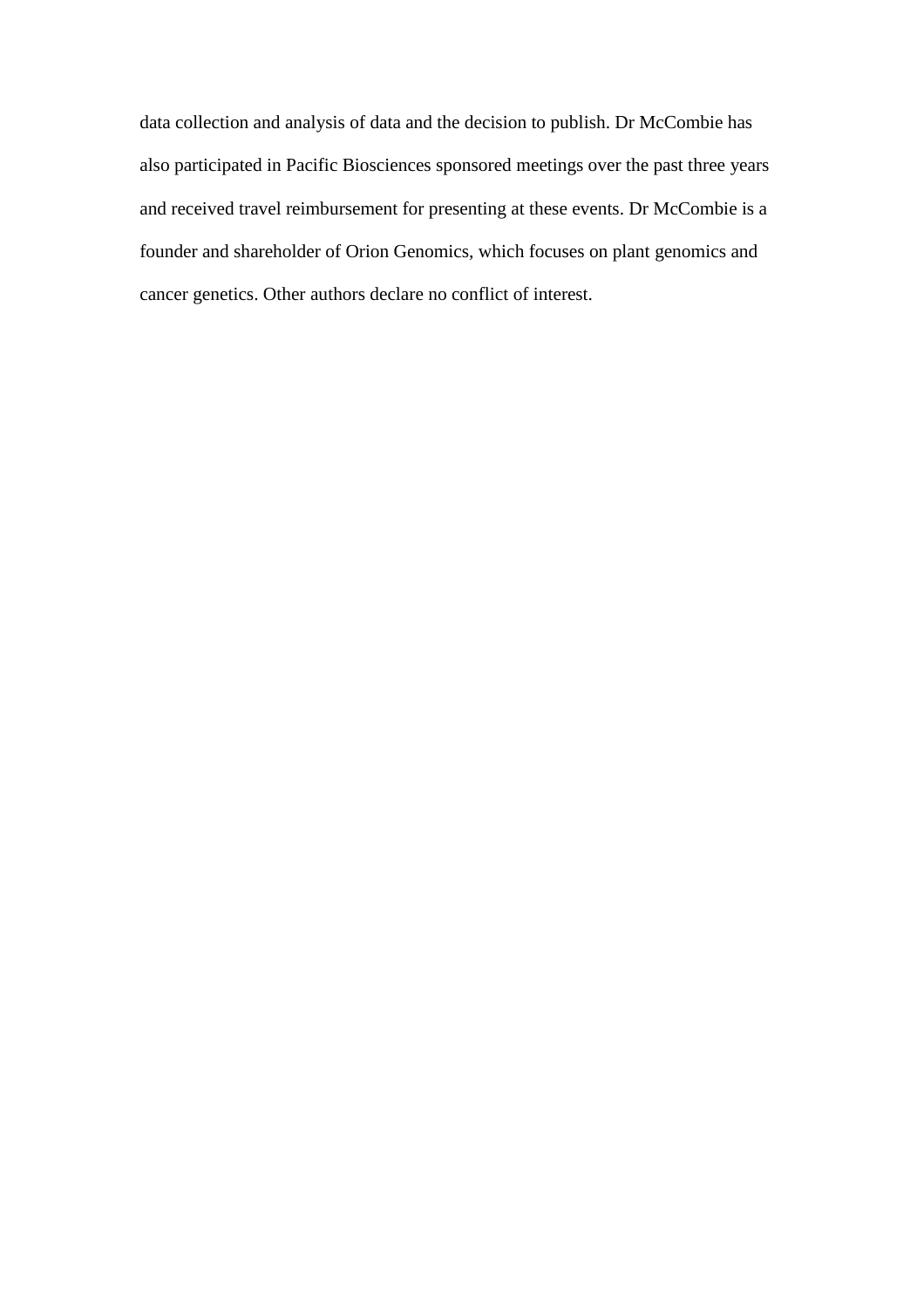### **Author list for Wellcome Trust Case Control Consortium 2:**

Peter Donnelly, Lesley Bates, Ines Barroso, Jenefer M. Blackwell, Elvira Bramon, Matthew A. Brown, Juan P. Casas, Aiden Corvin, Panos Deloukas, Audrey Duncanson, Janusz Jankowski, Hugh S. Markus, Christopher G. Mathew, Colin N. A. Palmer, Robert Plomin, Anna Rautanen, Stephen J. Sawcer, Richard C. Trembath, Ananth C. Viswanathan, Nicholas W.Wood, Chris C. A. Spencer, Gavin Band, Céline Bellenguez, Colin Freeman, Garrett Hellenthal, Eleni Giannoulatou, Lucinda Hopkins, Matti Pirinen, Richard Pearson, Amy Strange, Zhan Su, Damjan Vukcevic, Cordelia Langford, Sarah E. Hunt, Sarah Edkins, Rhian Gwilliam, Hannah Blackburn, Suzannah J. Bumpstead, Serge Dronov, Matthew Gillman, Emma Gray, Naomi Hammond, Alagurevathi Jayakumar, Owen T.McCann, Jennifer Liddle, Simon C. Potter, Radhi Ravindrarajah, Michelle Ricketts, Matthew Waller, Paul Weston, Sara Widaa, and Pamela Whittaker.

## **Author list for Schizophrenia Working Group of the Psychiatric Genomics Consortium:**

Stephan Ripke, Benjamin M. Neale, Aiden Corvin, James T. R. Walters, Kai-How Farh, Peter A Holmans, Phil Lee, Brendan Bulik-Sullivan, David A. Collier, Hailiang Huang, Tune H. Pers, Ingrid Agartz, Esben Agerbo, Margot Albus, Madeline Alexander, Farooq Amin, Silviu A. Bacanu, Martin Begemann, Richard A. Belliveau, Judit Bene, Sarah E. Bergen, Elizabeth Bevilacqua, Tim B. Bigdeli, Donald W. Black, Richard Bruggeman, Nancy G. Buccola, Randy L. Buckner, William Byerley, Wiepke Cahn, Guiqing Cai, Dominique Campion, Rita M. Cantor, Vaughan J. Carr, Noa Carrera, Stanley V. Catts, Kimberley D. Chambert, Raymond C. K. Chan, Ronald Y. L. Chan, Eric Y. H. Chen, Wei Cheng, Eric F. C. Cheung, Siow Ann Chong, C Robert Cloninger, David Cohen, Nadine Cohen, Paul Cormican, Nick Craddock, James J. Crowley, David Curtis, Michael Davidson, Kenneth L. Davis, Franziska Degenhardt, Jurgen Del Favero, Ditte Demontis, Dimitris Dikeos, Timothy Dinan, Srdjan Djurovic, Gary Donohoe, Elodie Drapeau, Jubao Duan, Frank Dudbridge, Naser Durmishi, Peter Eichhammer, Johan Eriksson, Valentina Escott-Price, Laurent Essioux, Ayman H. Fanous, Martilias S. Farrell, Josef Frank, Lude Franke, Robert Freedman, Nelson B. Freimer, Marion Friedl, Joseph I. Friedman, Menachem Fromer, Giulio Genovese, Lyudmila Georgieva, Ina Giegling, Paola Giusti-Rodríguez, Stephanie Godard, Jacqueline I. Goldstein, Vera Golimbet, Srihari Gopal, Jacob Gratten, Lieuwe de Haan, Christian Hammer, Marian L. Hamshere, Mark Hansen, Thomas Hansen, Vahram Haroutunian, Annette M. Hartmann, Frans A. Henskens, Stefan Herms, Joel N. Hirschhorn, Per Hoffmann, Andrea Hofman, Mads V. Hollegaard, David M. Hougaard, Masashi Ikeda, Inge Joa, Antonio Julià, Luba Kalaydjieva, Sena Karachanak-Yankova, Juha Karjalainen, David Kavanagh, Matthew C. Keller, James L. Kennedy, Andrey Khrunin, Yunjung Kim, Janis Klovins, James A. Knowles, Bettina Konte, Vaidutis Kucinskas, Zita Ausrele Kucinskiene, Hana Kuzelova-Ptackova, Anna K. Kähler, Claudine Laurent, Jimmy Lee, S Hong Lee, Sophie E. Legge, Bernard Lerer, Miaoxin Li, Tao Li, Kung-Yee Liang, Jeffrey Lieberman, Svetlana Limborska, Carmel M. Loughland, Jan Lubinski, Jouko Lönnqvist, Milan Macek, Patrik K. E. Magnusson, Brion S. Maher, Wolfgang Maier, Jacques Mallet, Sara Marsal, Manuel Mattheisen, Morten Mattingsdal, Robert W. McCarley, Colm McDonald, Andrew M. McIntosh, Sandra Meier, Carin J. Meijer, Bela Melegh, Ingrid Melle, Raquelle I. Mesholam-Gately, Andres Metspalu, Patricia T. Michie, Lili Milani, Vihra Milanova, Younes Mokrab, Derek W. Morris, Ole Mors, Kieran C. Murphy, Robin M. Murray, Inez Myin-Germeys, Bertram Müller-Myhsok,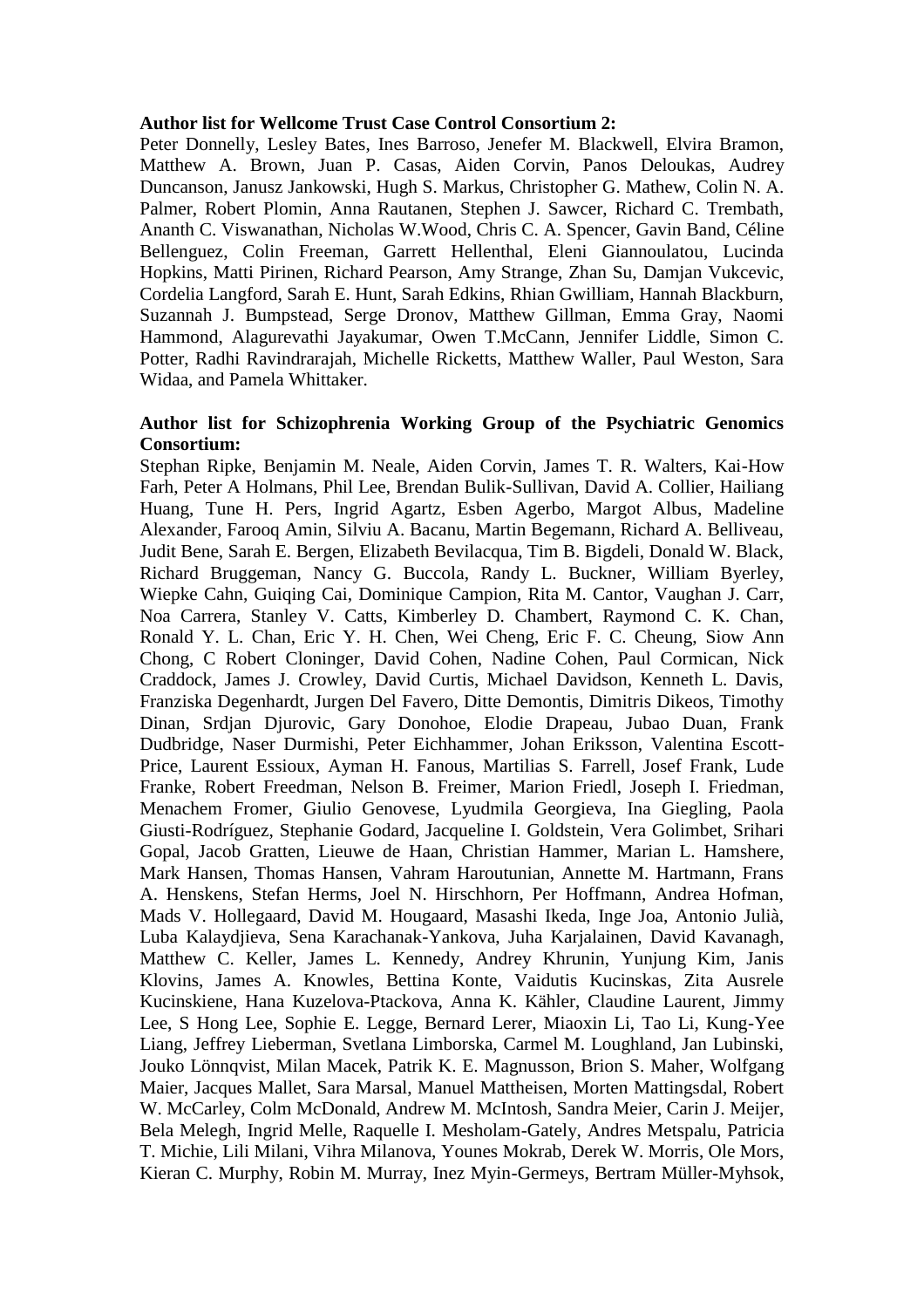Mari Nelis, Igor Nenadic, Deborah A. Nertney, Gerald Nestadt, Kristin K. Nicodemus, Liene Nikitina-Zake, Laura Nisenbaum, Annelie Nordin, Eadbhard O'Callaghan, Colm O'Dushlaine, F Anthony O'Neill, Sang-Yun Oh, Ann Olincy, Line Olsen, Jim Van Os, Christos Pantelis, George N. Papadimitriou, Sergi Papiol, Elena Parkhomenko, Michele T. Pato, Tiina Paunio, Milica Pejovic-Milovancevic, Diana O. Perkins, Olli Pietiläinen, Jonathan Pimm, Andrew J. Pocklington, Alkes Price, Ann E. Pulver, Shaun M. Purcell, Digby Quested, Henrik B. Rasmussen, Abraham Reichenberg, Mark A. Reimers, Alexander L. Richards, Joshua L. Roffman, Panos Roussos, Douglas M. Ruderfer, Veikko Salomaa, Alan R. Sanders, Ulrich Schall, Christian R. Schubert, Thomas G. Schulze, Sibylle G. Schwab, Edward M. Scolnick, Rodney J. Scott, Larry J. Seidman, Jianxin Shi, Engilbert Sigurdsson, Teimuraz Silagadze, Jeremy M. Silverman, Kang Sim, Petr Slominsky, Jordan W. Smoller, Hon-Cheong So, Chris C. A. Spencer, Eli A. Stahl, Hreinn Stefansson, Stacy Steinberg, Elisabeth Stogmann, Richard E. Straub, Eric Strengman, Jana Strohmaier, T Scott Stroup, Mythily Subramaniam, Jaana Suvisaari, Dragan M. Svrakic, Jin P. Szatkiewicz, Erik Söderman, Srinivas Thirumalai, Draga Toncheva, Sarah Tosato, Juha Veijola, John Waddington, Dermot Walsh, Dai Wang, Qiang Wang, Bradley T. Webb, Mark Weiser, Dieter B. Wildenauer, Nigel M. Williams, Stephanie Williams, Stephanie H. Witt, Aaron R. Wolen, Emily H. M. Wong, Brandon K. Wormley, Hualin Simon Xi, Clement C. Zai, Xuebin Zheng, Fritz Zimprich, Naomi R. Wray, Kari Stefansson, Peter M. Visscher, Rolf Adolfsson, Ole A. Andreassen, Douglas H. R. Blackwood, Elvira Bramon, Joseph D. Buxbaum, Anders D. Børglum, Ariel Darvasi, Enrico Domenici, Hannelore Ehrenreich, Tõnu Esko, Pablo V. Gejman, Michael Gill, Hugh Gurling, Christina M. Hultman, Nakao Iwata, Assen V. Jablensky, Erik G. Jönsson, Kenneth S. Kendler, George Kirov, Jo Knight, Todd Lencz, Douglas F. Levinson, Qingqin S. Li, Jianjun Liu, Anil K. Malhotra, Steven A. McCarroll, Andrew McQuillin, Jennifer L. Moran, Preben B. Mortensen, Bryan J. Mowry, Michael J. Owen, Aarno Palotie, Carlos N. Pato, Tracey L. Petryshen, Danielle Posthuma, Brien P. Riley, Dan Rujescu, Pak C. Sham, Pamela Sklar, David St Clair, Daniel R. Weinberger, Jens R. Wendland, Thomas Werge, Mark J. Daly, Patrick F. Sullivan & Michael C. O'Donovan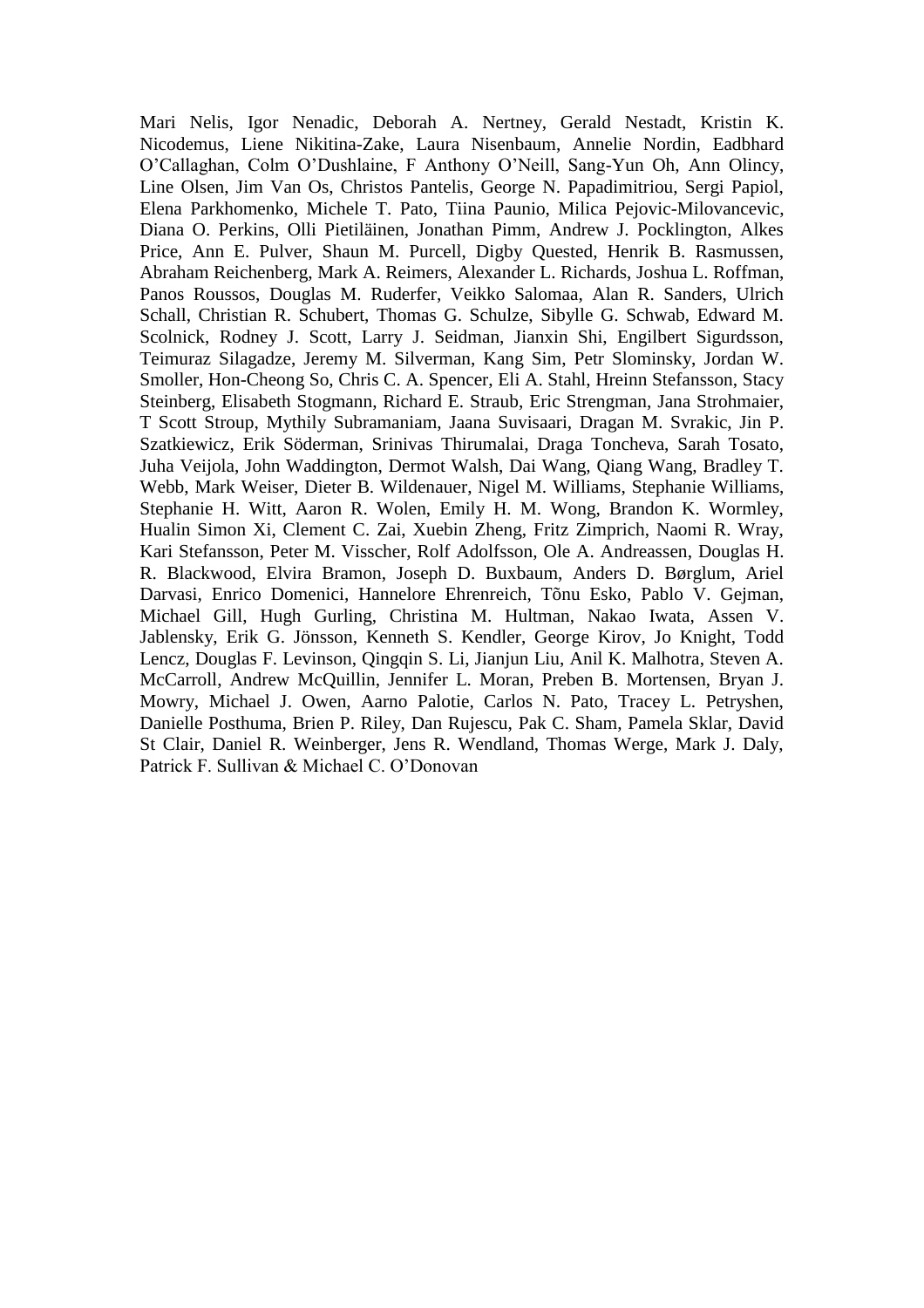# **References**

- Adzhubei, I. A., Schmidt, S., Peshkin, L., Ramensky, V. E., Gerasimova, A., Bork, P., . . . Sunyaev, S. R. (2010). A method and server for predicting damaging missense mutations. *Nat Methods, 7*(4), 248-249. doi:10.1038/nmeth0410-248
- Barnett, D. W., Garrison, E. K., Quinlan, A. R., Strömberg, M. P., & Marth, G. T. (2011). BamTools: a C++ API and toolkit for analyzing and managing BAM files. *Bioinformatics, 27*(12), 1691-1692. doi:10.1093/bioinformatics/btr174
- Brooks, P., Marcaillou, C., Vanpeene, M., Saraiva, J. P., Stockholm, D., Francke, S., . . . Philippi, A. (2009). Robust physical methods that enrich genomic regions identical by descent for linkage studies: confirmation of a locus for osteogenesis imperfecta. *BMC Genet, 10*, 16. doi:10.1186/1471-2156-10- 16
- Browning, B. L., & Browning, S. R. (2013). Improving the accuracy and efficiency of identity-by-descent detection in population data. *Genetics, 194*(2), 459- 471. doi:10.1534/genetics.113.150029
- Browning, S. R., & Browning, B. L. (2007). Rapid and accurate haplotype phasing and missing-data inference for whole-genome association studies by use of localized haplotype clustering. *Am J Hum Genet, 81*(5), 1084-1097.
- Browning, S. R., & Thompson, E. A. (2012). Detecting rare variant associations by identity-by-descent mapping in case-control studies. *Genetics, 190*(4), 1521-1531. doi:10.1534/genetics.111.136937
- Cingolani, P., Patel, V. M., Coon, M., Nguyen, T., Land, S. J., Ruden, D. M., & Lu, X. (2012). Using Drosophila melanogaster as a Model for Genotoxic Chemical Mutational Studies with a New Program, SnpSift. *Front Genet, 3*, 35. doi:10.3389/fgene.2012.00035
- Cingolani, P., Platts, A., Wang, l. L., Coon, M., Nguyen, T., Wang, L., . . . Ruden, D. M. (2012). A program for annotating and predicting the effects of single nucleotide polymorphisms, SnpEff: SNPs in the genome of Drosophila melanogaster strain w1118; iso-2; iso-3. *Fly (Austin), 6*(2), 80-92. doi:10.4161/fly.19695
- Danecek, P., Auton, A., Abecasis, G., Albers, C. A., Banks, E., DePristo, M. A., ... Group, G. P. A. (2011). The variant call format and VCFtools. *Bioinformatics, 27*(15), 2156-2158. doi:10.1093/bioinformatics/btr330
- Delaneau, O., Marchini, J., & Zagury, J. F. (2012). A linear complexity phasing method for thousands of genomes. *Nat Methods, 9*(2), 179-181. doi:10.1038/nmeth.1785
- DePristo, M. A., Banks, E., Poplin, R., Garimella, K. V., Maguire, J. R., Hartl, C., . . . Daly, M. J. (2011). A framework for variation discovery and genotyping using next-generation DNA sequencing data. *Nat Genet, 43*(5), 491-498. doi:10.1038/ng.806
- Endicott, J., & Spitzer, R. L. (1978). A diagnostic interview: the schedule for affective disorders and schizophrenia. *Arch Gen Psychiatry, 35*(7), 837- 844.
- Ercan-Sencicek, A. G., Stillman, A. A., Ghosh, A. K., Bilguvar, K., O'Roak, B. J., Mason, C. E., . . . State, M. W. (2010). L-histidine decarboxylase and Tourette's syndrome. *N Engl J Med, 362*(20), 1901-1908. doi:10.1056/NEJMoa0907006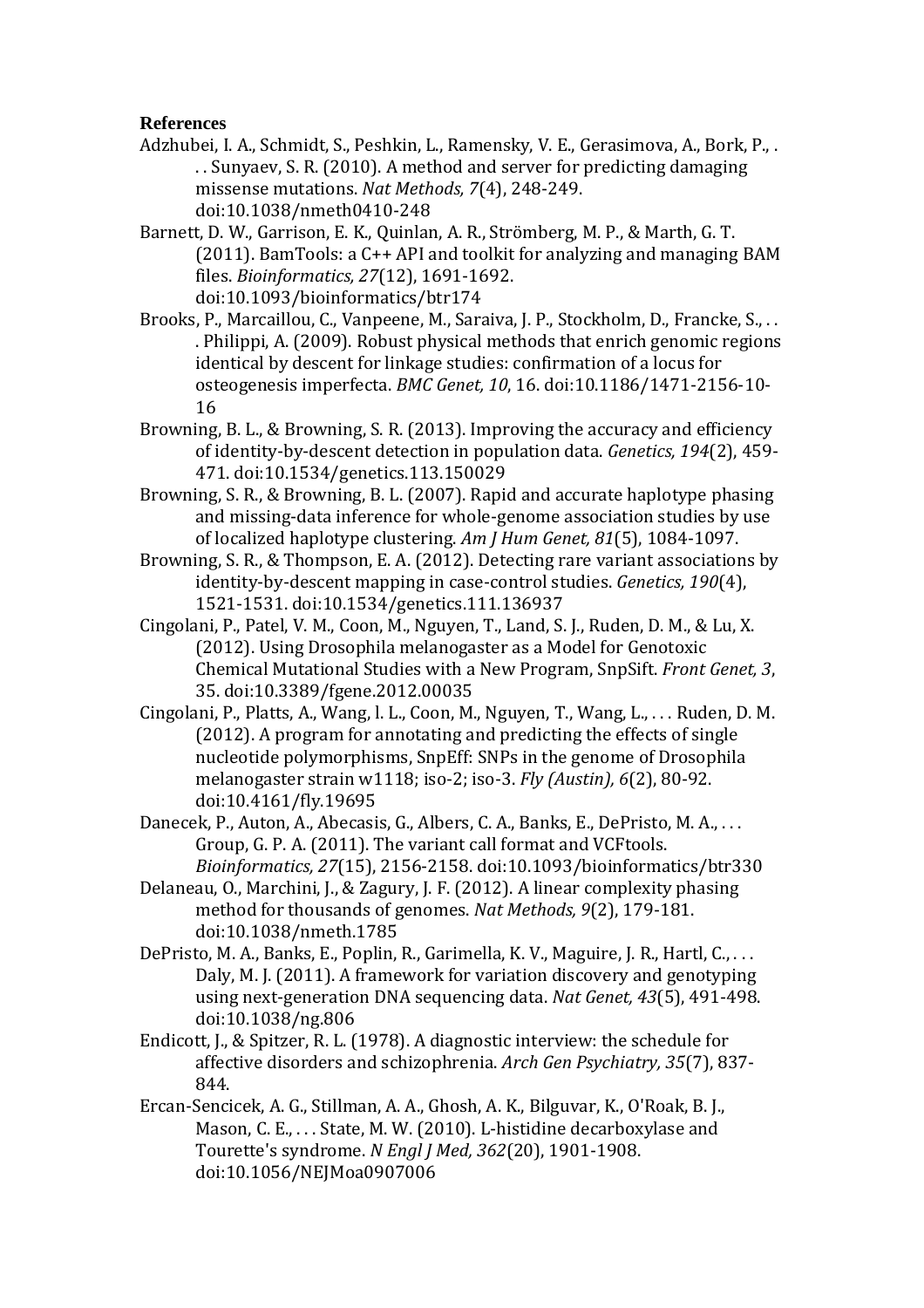- First, M., Spitzer, R., Robert, L., Gibbon, M., & Williams, J. (2002). Structured Clinical Interview for DSM-IV-TR Axis I Disorders, Research Version, Patient Edition. In. New York: Biometrics Research, New York State Psychiatric Institute.
- Fromer, M., Pocklington, A. J., Kavanagh, D. H., Williams, H. J., Dwyer, S., Gormley, P., . . . O'Donovan, M. C. (2014). De novo mutations in schizophrenia implicate synaptic networks. *Nature, 506*(7487), 179-184. doi:10.1038/nature12929
- Genovese, G., Fromer, M., Stahl, E. A., Ruderfer, D. M., Chambert, K., Landen, M., . . . McCarroll, S. A. (2016). Increased burden of ultra-rare protein-altering variants among 4,877 individuals with schizophrenia. *Nat Neurosci, 19*(11), 1433-1441. doi:10.1038/nn.4402
- Homann, O. R., Misura, K., Lamas, E., Sandrock, R. W., Nelson, P., McDonough, S. I., & DeLisi, L. E. (2016). Whole-genome sequencing in multiplex families with psychoses reveals mutations in the SHANK2 and SMARCA1 genes segregating with illness. *Mol Psychiatry, 21*(12), 1690-1695. doi:10.1038/mp.2016.24
- Hou, L., Faraci, G., Chen, D. T., Kassem, L., Schulze, T. G., Shugart, Y. Y., & McMahon, F. J. (2013). Amish revisited: next-generation sequencing studies of psychiatric disorders among the Plain people. *Trends Genet, 29*(7), 412-418. doi:10.1016/j.tig.2013.01.007
- Irish Schizophrenia Genomics Consortium and the Wellcome Trust Case Control Consortium 2. (2012). Genome-wide association study implicates HLA-C\*01:02 as a risk factor at the major histocompatibility complex locus in schizophrenia. *Biol Psychiatry, 72*(8), 620-628. doi:10.1016/j.biopsych.2012.05.035
- Karayiorgou, M., Flint, J., Gogos, J. A., Malenka, R. C., & Genetic and Neural Complexity in Psychiatry Working, G. (2012). The best of times, the worst of times for psychiatric disease. In *Nat Neurosci* (Vol. 15, pp. 811-812). United States.
- Krawitz, P. M., Schweiger, M. R., Rodelsperger, C., Marcelis, C., Kolsch, U., Meisel, C., . . . Robinson, P. N. (2010). Identity-by-descent filtering of exome sequence data identifies PIGV mutations in hyperphosphatasia mental retardation syndrome. *Nat Genet, 42*(10), 827-829. doi:10.1038/ng.653
- Kumar, P., Henikoff, S., & Ng, P. C. (2009). Predicting the effects of coding nonsynonymous variants on protein function using the SIFT algorithm. *Nat Protoc, 4*(7), 1073-1081. doi:10.1038/nprot.2009.86
- Lee, S., Emond, M. J., Bamshad, M. J., Barnes, K. C., Rieder, M. J., Nickerson, D. A., . . . Team, N. G. E. S. P. E. L. P. (2012). Optimal unified approach for rarevariant association testing with application to small-sample case-control whole-exome sequencing studies. *Am J Hum Genet, 91*(2), 224-237. doi:10.1016/j.ajhg.2012.06.007
- Li, H., & Durbin, R. (2009). Fast and accurate short read alignment with Burrows-Wheeler transform. *Bioinformatics, 25*(14), 1754-1760. doi:10.1093/bioinformatics/btp324
- Li, H., Handsaker, B., Wysoker, A., Fennell, T., Ruan, J., Homer, N., . . . Subgroup, G. P. D. P. (2009). The Sequence Alignment/Map format and SAMtools. *Bioinformatics, 25*(16), 2078-2079. doi:10.1093/bioinformatics/btp352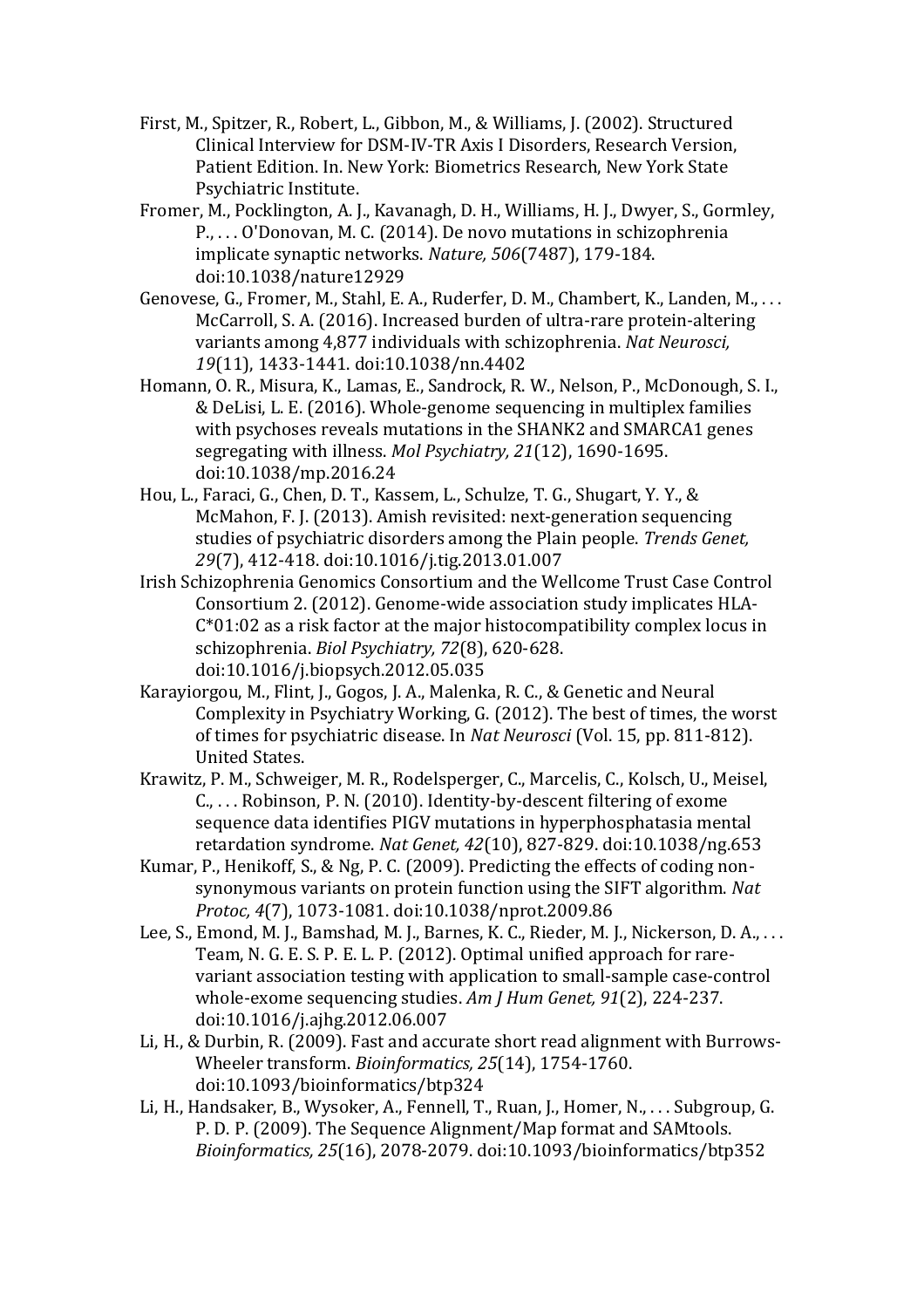- Lin, R., Charlesworth, J., Stankovich, J., Perreau, V. M., Brown, M. A., & Taylor, B. V. (2013). Identity-by-descent mapping to detect rare variants conferring susceptibility to multiple sclerosis. *PLoS One, 8*(3), e56379. doi:10.1371/journal.pone.0056379
- Loh, P. R., Bhatia, G., Gusev, A., Finucane, H. K., Bulik-Sullivan, B. K., Pollack, S. J., . . . Price, A. L. (2015). Contrasting genetic architectures of schizophrenia and other complex diseases using fast variance-components analysis. *Nat Genet, 47*(12), 1385-1392. doi:10.1038/ng.3431
- Lupski, J. R., Belmont, J. W., Boerwinkle, E., & Gibbs, R. A. (2011). Clan genomics and the complex architecture of human disease. *Cell, 147*(1), 32-43. doi:10.1016/j.cell.2011.09.008
- Marshall, C. R., Howrigan, D. P., Merico, D., Thiruvahindrapuram, B., Wu, W., Greer, D. S., . . . Sebat, J. (2017). Contribution of copy number variants to schizophrenia from a genome-wide study of 41,321 subjects. *Nat Genet, 49*(1), 27-35. doi:10.1038/ng.3725
- McCarthy, S. E., Gillis, J., Kramer, M., Lihm, J., Yoon, S., Berstein, Y., . . . Corvin, A. (2014). De novo mutations in schizophrenia implicate chromatin remodeling and support a genetic overlap with autism and intellectual disability. *Mol Psychiatry, 19*(6), 652-658. doi:10.1038/mp.2014.29
- McLaren, W., Pritchard, B., Rios, D., Chen, Y., Flicek, P., & Cunningham, F. (2010). Deriving the consequences of genomic variants with the Ensembl API and SNP Effect Predictor. *Bioinformatics, 26*(16), 2069-2070. doi:10.1093/bioinformatics/btq330
- Morrow, E. M., Yoo, S. Y., Flavell, S. W., Kim, T. K., Lin, Y., Hill, R. S., . . . Walsh, C. A. (2008). Identifying autism loci and genes by tracing recent shared ancestry. *Science, 321*(5886), 218-223. doi:10.1126/science.1157657
- Purcell, S., Neale, B., Todd-Brown, K., Thomas, L., Ferreira, M. A., Bender, D., . . . Sham, P. C. (2007). PLINK: a tool set for whole-genome association and population-based linkage analyses. *Am J Hum Genet, 81*(3), 559-575.
- Purcell, S. M., Moran, J. L., Fromer, M., Ruderfer, D., Solovieff, N., Roussos, P., ... Sklar, P. (2014). A polygenic burden of rare disruptive mutations in schizophrenia. *Nature, 506*(7487), 185-190. doi:10.1038/nature12975
- Qian, Y., Browning, B. L., & Browning, S. R. (2014). Efficient clustering of identityby-descent between multiple individuals. *Bioinformatics, 30*(7), 915-922. doi:10.1093/bioinformatics/btt734
- Rees, E., Moskvina, V., Owen, M. J., O'Donovan, M. C., & Kirov, G. (2011). De novo rates and selection of schizophrenia-associated copy number variants. *Biol Psychiatry, 70*(12), 1109-1114. doi:10.1016/j.biopsych.2011.07.011
- Richards, A. L., Leonenko, G., Walters, J. T., Kavanagh, D. H., Rees, E. G., Evans, A., . . . O'Donovan, M. C. (2016). Exome arrays capture polygenic rare variant contributions to schizophrenia. *Hum Mol Genet, 25*(5), 1001-1007. doi:10.1093/hmg/ddv620
- Schizophrenia Working Group of the Psychiatric Genomics Consortium. (2014). Biological insights from 108 schizophrenia-associated genetic loci. *Nature, 511*(7510), 421-427. doi:10.1038/nature13595
- Singh, T., Kurki, M. I., Curtis, D., Purcell, S. M., Crooks, L., McRae, J., . . . Barrett, J. C. (2016). Rare loss-of-function variants in SETD1A are associated with schizophrenia and developmental disorders. *Nat Neurosci, 19*(4), 571- 577. doi:10.1038/nn.4267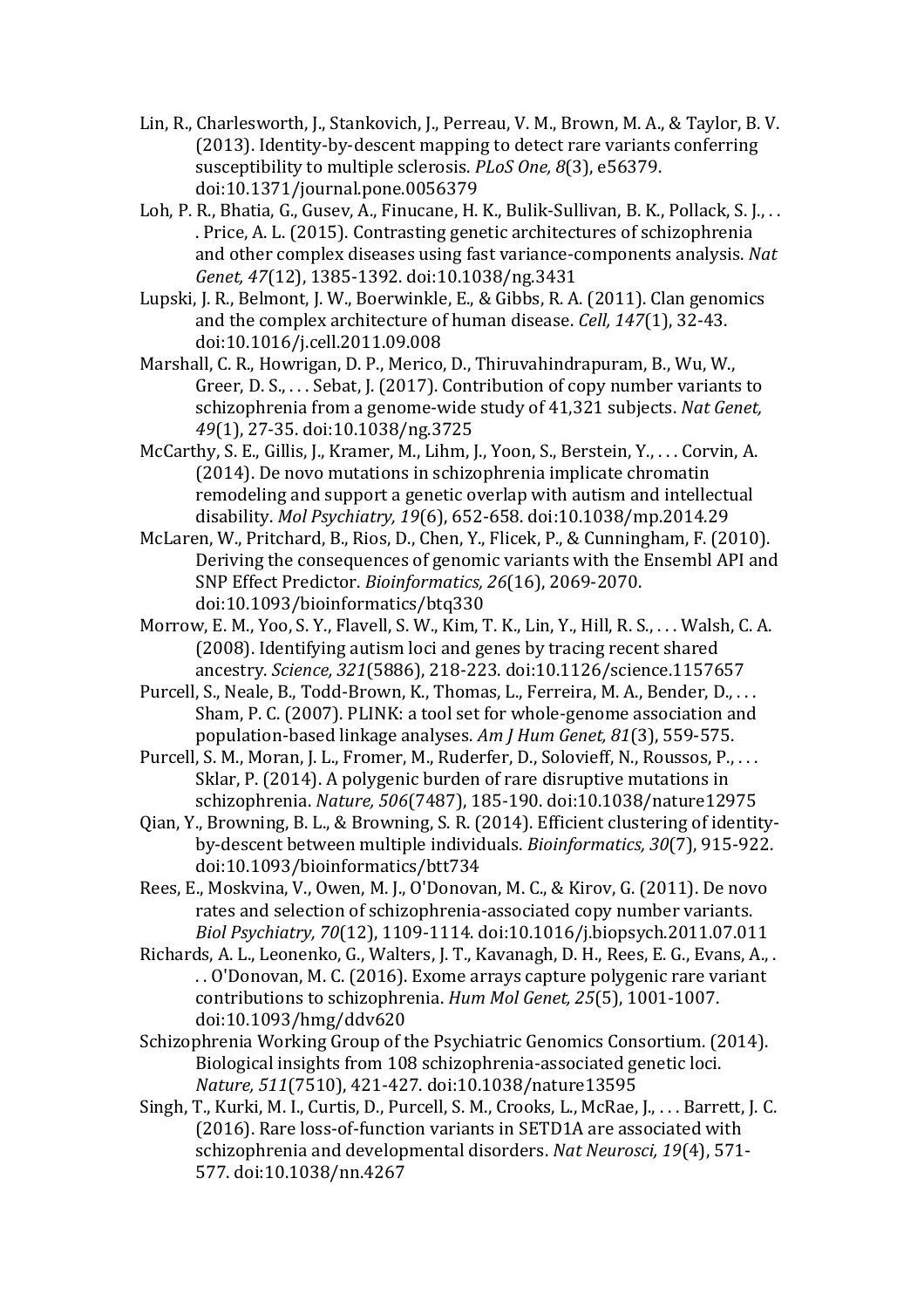- Tan, R., Wang, Y., Kleinstein, S. E., Liu, Y., Zhu, X., Guo, H., . . . Zhu, M. (2014). An evaluation of copy number variation detection tools from whole-exome sequencing data. *Hum Mutat, 35*(7), 899-907. doi:10.1002/humu.22537
- Wellcome Trust Case Control Consortium. (2007). Genome-wide association study of 14,000 cases of seven common diseases and 3,000 shared controls. *Nature, 447*(7145), 661-678. doi:10.1038/nature05911
- Westerlind, H., Imrell, K., Ramanujam, R., Myhr, K. M., Celius, E. G., Harbo, H. F., ... Hillert, J. (2015). Identity-by-descent mapping in a Scandinavian multiple sclerosis cohort. *Eur J Hum Genet, 23*(5), 688-692. doi:10.1038/ejhg.2014.155
- World Health Organization. (1992). Schedules for Clinical Assessment in Neuropsychiatry (Version 1.0). In. Geneva: WHO.